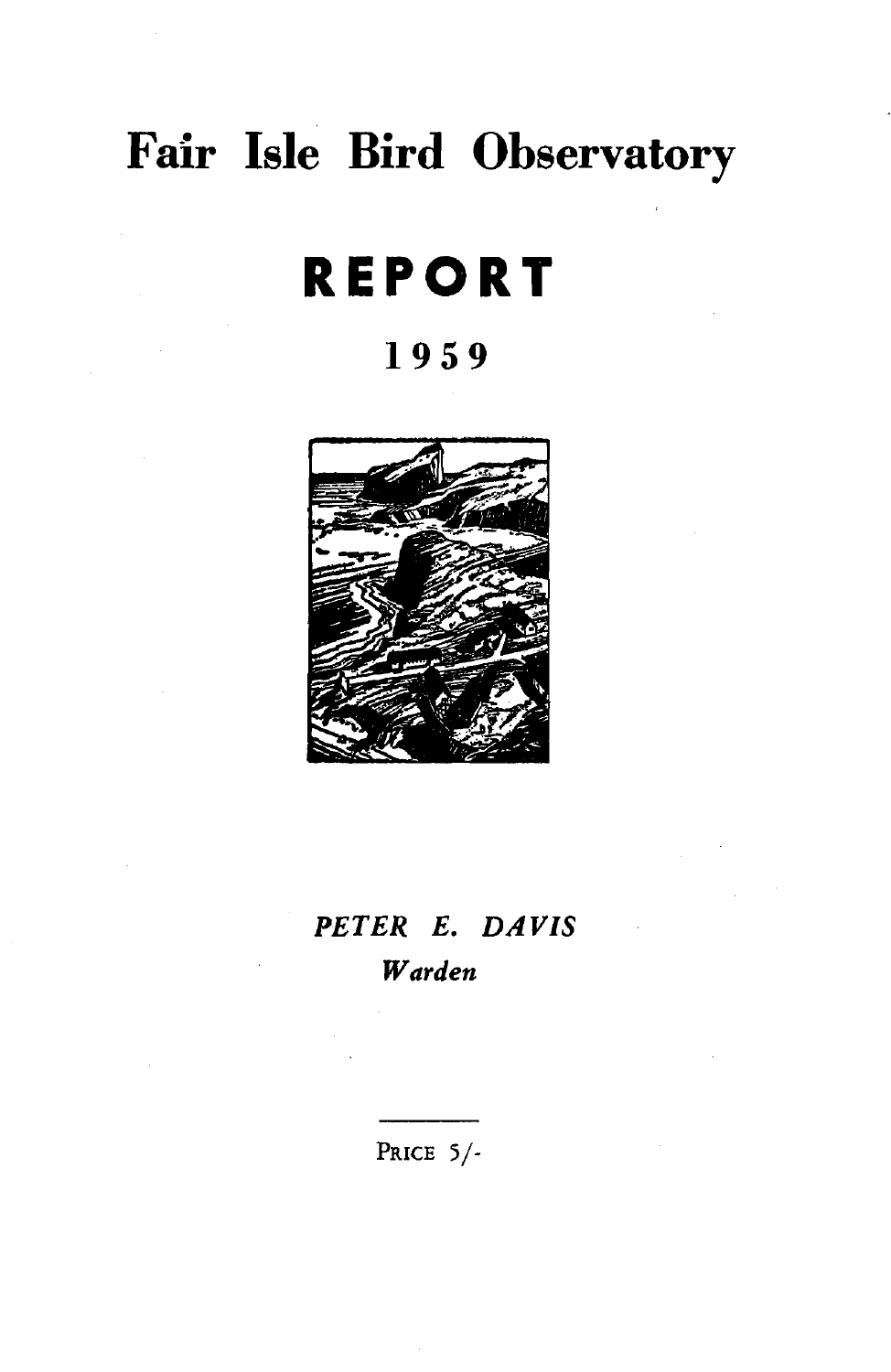#### *Trustees*

Dr James W. Campbell; Dr John Berry; Mr A. G. S. Bryson; Dr F. Fraser Darling; Mr James Fisher; Col. \V. M. Logan Home; Cmdr. Sir G. Hughes-Onslow, R.N.; Mr G. 1'. Kay; Professor M. F. M. Meiklejohn ; Col. R. Meinertzhagen; Mr E. M. Nicholson; Mr Peter Scott; Dr A. C. Stephen; Sir A. Landsborough Thomson; Professor V. C. Wynne-Edwards.

*Chairman* :- Mr Arthur B. Duncan.

*Hon. Secretary*:--Mr George Waterston, 21 Regent Terr., Edinburgh 7. *Hon. Treasurer* :- Mr Ian R. Pitman, 48 Castle Street, Edinburgh 2.

*Warden* :- Mr Peter E. Davis, The Bird Observatory, Fair Isle, Shetland. (Tel.: Fair Isle 8).

*Solicitors* :-J. & F. Anderson, W.S., 48 Castle Street, Edinburgh 2. *Auditors* :-Lindsay, Jamieson and Haldane, C.A., 24 St Andrew Square, ...<br>Edinburgh.

Bankers :- The Bank of Scotland, 64 George Streeet, Edinburgh 2.

*ANNUAL SUBSORIPTION* - *"Friend of Fair Isle"* - *ONE GUINEA.* 

*Please support by Donation or Legacy-*

#### THE FAIR ISLE BIRD OBSERVATORY ENDOWMENT FUND.

With the generous help of the Pilgrim Trust, the Observatory Trustees have established an Endowment Fund for Ornithology and Bird Preservation in Scotland. The objects are :- To establish the Fair Isle Bird Observatory on a permanent financial basis; to extend Fair Isle research methods to other stations in Scotland; and finally to develop Bird Sanctuaries and Bird Protection in general.

Capital subscribed to the Fund will be held as a permanent Endowment by the Trustees and cannot be spent. Income from the Fund will be carefully used by the Bird Observatory Executive Committee in keeping with the above objects.

Please write to the Hon. Secretary for particulars.

GEORGE WATERSTON, *Hon. Secretary.* 

21 Regent Terrace, EDINBURGH 7.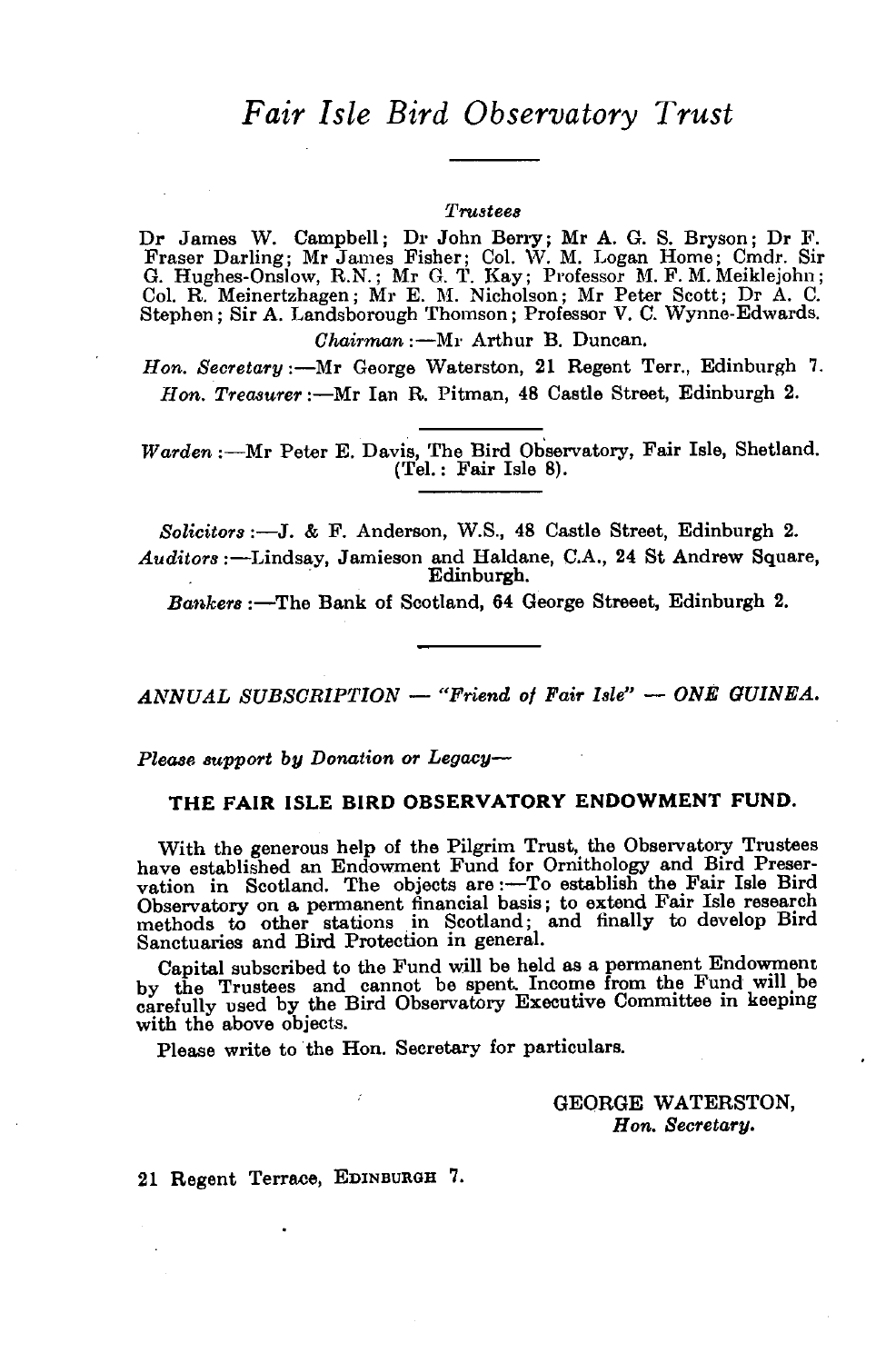# **Annual Report for 1959**

### **FOREWORD**

**THE** work on Fair Isle has, in the year under review, gone on steadily and well under the enthusiastic regime of Peter and Angela Davis. Each year brings further interesting migrants to the Isle, and this year was no exception-in,fact it continued the trend of recent years of even more American birds crossing the Atlantic and being recorded at Fair Isle.

The long-term study of the Arctic Skua colony is now yielding information of first-rate importance, and the data collected should shortly be sufficient for a full and fascinating study on this colony.

Outside the Isle, the event of the year was a gift by an anonymous donor of £4,000 to establish a Scottish Centre for Ornithology and Bird Protection. A property was purchased at 21 Regent Terrace, Edinburgh, and vested in the name of the Fair Isle Endowment Trustees and therefore forms an addition to the Endowment Trust Funds. The property has been leased to the Scottish Ornithologists' Club on a full repairing lease and with an obligation on the S.O.C. to keep it properly maintained. The S.O.C. covers any necessary annual expenditure by renting two rooms to the Royal Society for the Protection of Birds, and the first and second floors as private accommodation for Mr and Mrs George Waterston. The entire ground floor has been converted into offices-the S.O.C. occupying a large room as an Office and Library. The value to Scottish ornithology as a result of this handsome gift is immeasurable. The Centre is now also the headquarters of the Fair Isle Bird Observatory Trust.

It is indeed very flattering that the importance of the F.I.B.O.T. as a mainspring of bird study in Scotland is thus recognised; and it must be a reassurance to all our generous supporters, and to all who are contemplating further assistance to our Endowment Fund.

> ARTHUR B. DUNCAN, *Chairman.*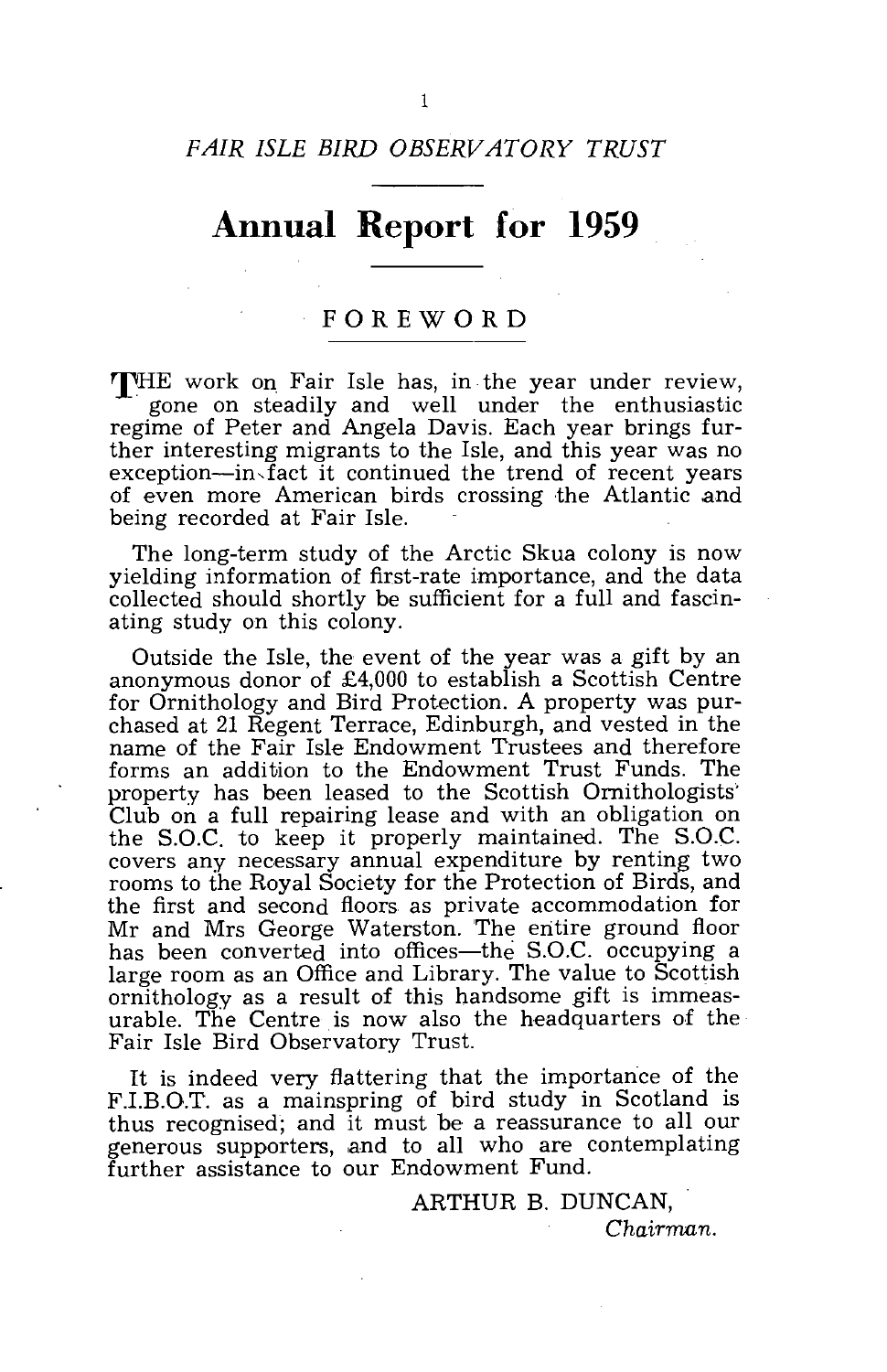### *FAIR ISLE BIRD OBSERVATORY TRUST*

### **TREASURER'S REPORT**

#### *Hostel Account.*

Last year I pointed *out* that we had cut our expenditure to the basic minimum consistent with keeping Friends of Fair Isle reasonably in touch with affairs through the medium of the Bulletins, and that we were dependent upon the Hostel showing a profit, or at least breaking even, if we were to avoid an annual financial loss. This is borne out by the 1959 figures and will, I am afraid, remain true until we have managed to build up the Endowment Fund very considerably.

In 1958 the true profit on the Hostel was £197 of which £105 was not paid in until after the close of the Account and is accordingly reflected in the present year's figures. You will see from the Account that in spite of this and in spite of a small rise in wages and fuel the Hostel has again shown a profit of over  $\text{\pounds}100$  ( $\text{\pounds}208$  less  $\text{\pounds}105$ ).

I would once more emphasize our indebtedness to Peter and Angela Davis for the hard work and good management which has achieved a profit on the Hostel in each ensuing year. Without the Hostel profit we would have to rely upon donations from Friends of Fair Isle or from others who wish us well, to avoid an over-all loss.

#### *Trust Revenue Account.*

There is not much to comment on in the Revenue Account, the final figures being much the same as last year. The difference in the profit carried to the Balance Sheet, £199 as against £440, being largely accounted for by the fact that we only received £25 in 1959 by way of donation and legacy as against £250 in 1958. We spent a little more on Bulletins in 1959 and also on travelling expenses. Apart from these two items the only two points calling for comment are the figures for 1959 of interest paid, £45 as against nil in 1958. This is in fact not a true entry since a proportion of it should have been entered in the 1958 Accounts, but was not charged up until after the close of the Account. The figure represents interest payable to Messrs J. & F. Anderson on the running debit balance in their books. This balance is largely covered and could be liquidated by the sale of £642, 3% Savings Bonds 1960/70 shown in the Balance Sheet, but so long as we continue to make a reasonable profit every year it has been thought better to hold these to redemption in 1970.

The second point is the increase in Income Tax recovered. This is due to recovery of tax on the increased income from the Endowment Fund.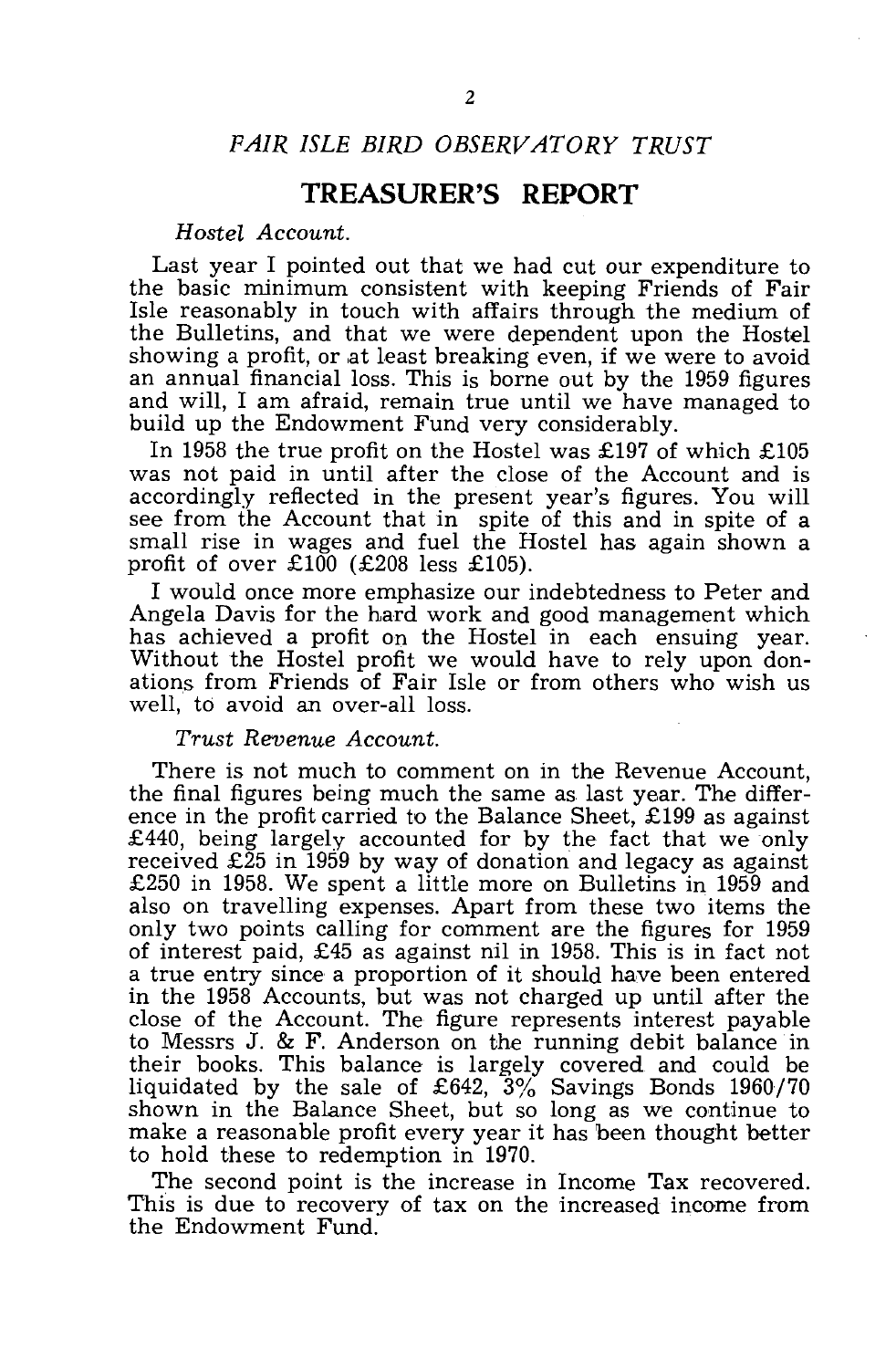In 1958, excluding legacies and donations and the Hostel profit, our annual income was £1,047 as against an expenditure of £949. On the 1959 figures it was £1,141 as against  $\hat{\pounds}1,174$ .

This is not as satisfactory a position as last year, and I would once again emphasize that until the Endowment Fund has been substantially built up we are very dependent on the continued support of Friends of Fair Isle, preferably through seven year Covenants, with their tax advantages.

Once more I would remind you that the immediate future of the Bird Observatory Trust depends on the subscriptions of Friends of Fair Isle, but that the ultimate future depends on substantial increase in the Endowment Fund by donation or legacy.

#### *Balance Sheet.*

In past years we have written down the value of the buildings, furniture and scientific equipment to what we regard as a reasonably accurate assessment of their true value. You will also see that the cash in hand as at 31st December, 1959, is £542, which more than balances the sum due to the Agents on their debit Account. A large part, however, of the cash in hand is required in the spring of each year for stocking up the Hostel, the remainder being available for reducing the debit balance.

#### *Endowment Fund.*

The financial year of the Fair Isle Endowment Trust Fund, of which the Bank of Scotland is Trustee, ends on 30th June each year. The income of the Fund is payable twice yearly to the Observatory Trustees and is shown in the Trust Revenue Account below, and the market value of the Fund as at 30th June, 1960, was £3,801, 13s 9d as against £3,949, 3s 2d at 30th June, 1959. The Fund consists of the following: £4,300 3% Savings Bonds 1960/70; £70 Whitbread & Co. Ltd. "A" Ordinary Stock; £10, 18s 9d in Bank Savings Account; and as already mentioned the Fund also holds the Heritable Property, 21 Regent Terrace, Edinburgh. Additions to this Fund are badly wanted.

Subscribers to the Endowment Fund are reminded that under the terms of the Trust Deed the capital of the Fund cannot be encroached upon and that the income, although payable to the Observatory Trustees primarily for the benefit of Fair Isle, can be utilised by them not only for Fair Isle, but for bird preservation and ornithological research on the mainland.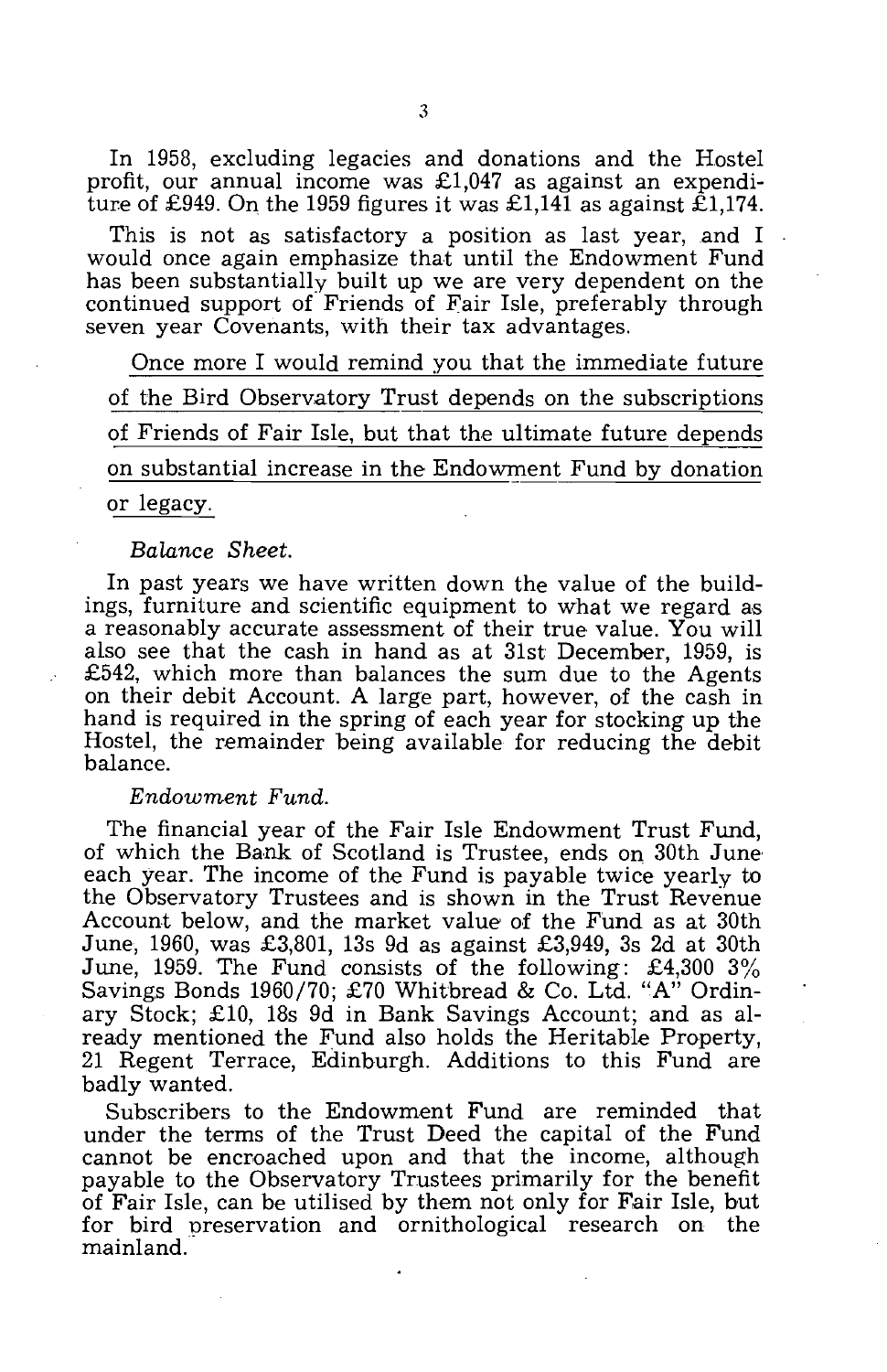# FAIR ISLE BIRD OBSERVATORY TRUST

YEAR TO 31st DECEMBER, 1959

# 1.-Hostel Revenue Account.

### *ExPenditure*

|                                         |           |          |       | 1958  |    |                   | 1959 |   |
|-----------------------------------------|-----------|----------|-------|-------|----|-------------------|------|---|
| Stores at 31st December                 |           |          | £95   | 0     | 0  | £100              | ∩    | 0 |
| Food Stuffs, Supplies, etc.             |           |          | 667   | 7     | 6  | 635               | 15   | 6 |
| Telephone<br>and the state of the state | $\ddotsc$ |          |       | 30 15 | 1  | 25                | -12  | 8 |
| Wages and National Insurance            |           |          | 194   | 12    | 2  | 213               | -11  | 6 |
| Sundry Payments<br>$\ddotsc$            |           |          | 46    | 5.    | 9  | 46                | -8   | 7 |
| Insurance of Huts                       |           | $\cdots$ | 68    | -10   | 0  | 68.               | 10   | 0 |
| Fuel<br>$\mathbf{A}$<br>sales and sales | $\cdots$  | $\cdots$ | 96.   | -12   | 6  | 116               | 13   | 8 |
| Profit as at 31st December              |           |          | 92    | 11    | 11 | 208               | 11   | 7 |
|                                         |           |          |       |       |    |                   |      |   |
|                                         |           |          |       |       |    | £1291 14 11 £1415 | 3    | 6 |
|                                         |           |          |       |       |    |                   |      |   |
|                                         |           |          |       | 1958  |    |                   | 1959 |   |
|                                         | Income    |          |       |       |    |                   |      |   |
|                                         |           |          | £1150 | 4     |    | 6 £1308 17        |      | 9 |
| Board and Booking Fees                  |           |          |       |       |    |                   |      |   |
| Miscellaneous Receipts                  |           |          |       | 41 10 | 5  | 16                | 5    | 9 |
| Stores as at 31st December              | $\ddotsc$ |          | 100   | 0     | ∩  | 90                | 0    | 0 |
|                                         |           |          | £1291 | 14    |    | 11 £1415          | 3    | 6 |
|                                         |           |          |       |       |    |                   |      |   |

# 2.-Trust Revenue Account.

### *Expenditure*

|                                              | 1958                            |                | 1959       |          |
|----------------------------------------------|---------------------------------|----------------|------------|----------|
| Wages and National Insurance                 | £515 18                         | 9              | £552       | -6       |
| Rents, Rates, Taxes, Insurance, etc.         | 22 10                           |                | 11<br>4    | 0        |
| Printing, Stationery, etc.                   | 174 16                          | 2              | 247<br>-18 | 8        |
| Subscriptions                                | 2<br>0<br>.                     | 0              | 0<br>0     |          |
| Interest Paid<br>$\sim$ $\sim$ $\sim$ $\sim$ | $\theta$<br>0                   | $\theta$       | 45 10      | 8        |
| Travelling Expenses-Hostel                   | $\theta$<br>50<br>.             | $\theta$       | 120<br>9   | $\Omega$ |
| Repairs and Renewals-Hostel                  | 94<br>$\theta$                  | 2              | 118<br>12  | 8        |
| Expenses of Administration                   | 90<br>$\mathbf{1}$<br>$\ddotsc$ | - 9            | 78 14      | - 0      |
| Profit carried to Balance Sheet              | 2.<br>440                       | $\overline{1}$ | 199<br>16  | 2        |
|                                              | 9                               |                | 0 £1374 12 |          |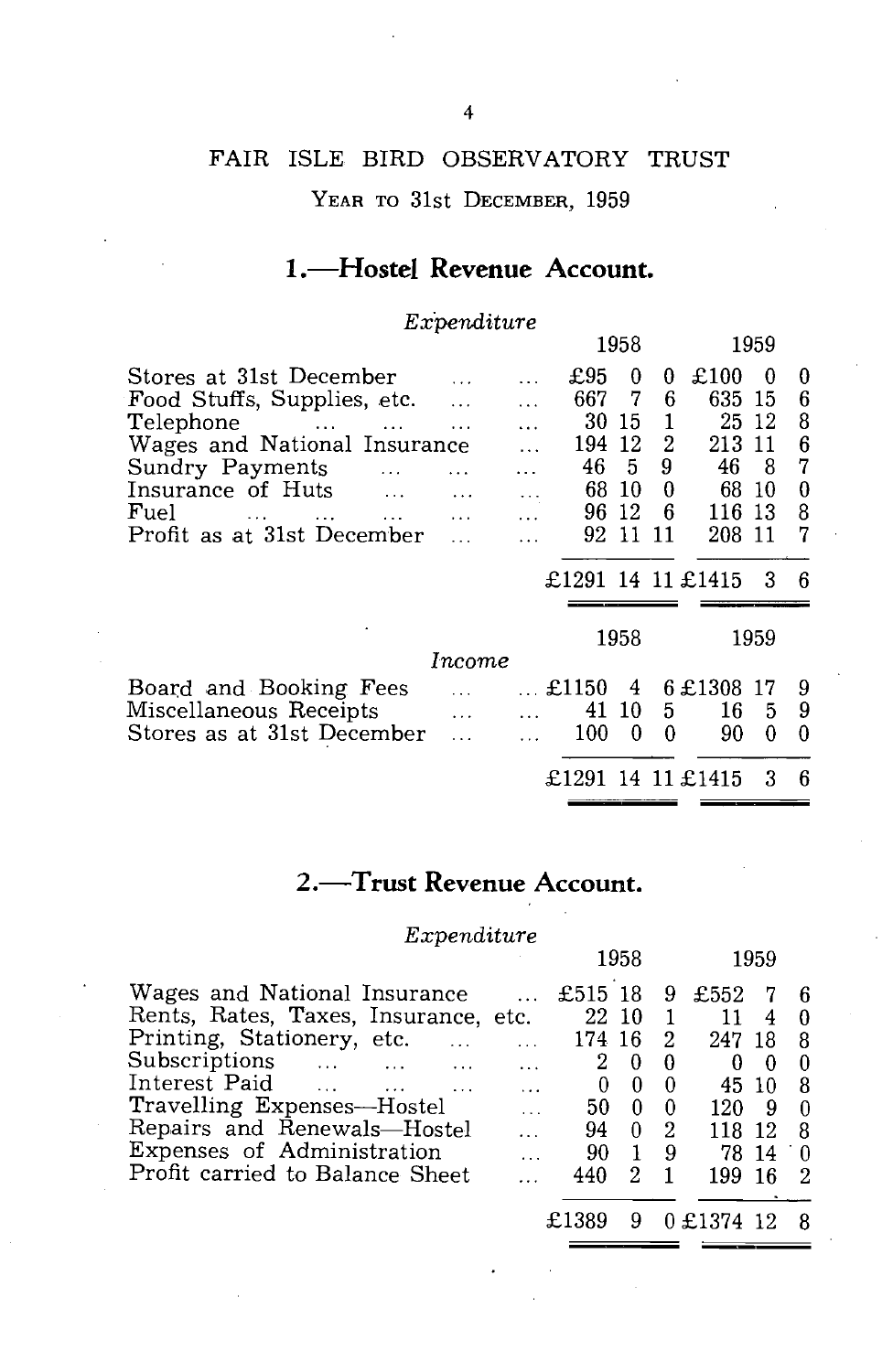|                            | Income |       | 1958 |          |            | 1959 |   |
|----------------------------|--------|-------|------|----------|------------|------|---|
| Subscriptions, etc.        |        | £612  | 5    |          | £583       |      |   |
| Income Tax Recovered       |        | 293   | 18   | 5        | 357        |      |   |
| Interest on Savings Bonds  |        |       |      | 6        |            | 8    | 9 |
| Income from Endowment Fund |        | 129   |      | 7        | 142        | 7    | 3 |
| Legacy Received            |        | 100   |      | 0        |            |      |   |
| Donations Received         |        | 150   | 0    | $\Omega$ | 25         | O    |   |
| Profit on Hostel           |        | 92    |      | 11       | 208        |      | 7 |
| Lecture Receipt            |        |       |      | 0        | 45 15      |      |   |
|                            |        | -£138 |      |          | 0 £1374 12 |      |   |

# **Balance Sheet as at 31st December, 1959.**

*Liabilities* 

| Capital Account-                                                                                        |                                                        |                              |                |               |              |              |           |              |                |
|---------------------------------------------------------------------------------------------------------|--------------------------------------------------------|------------------------------|----------------|---------------|--------------|--------------|-----------|--------------|----------------|
| Balance per last Balance Sheet<br>Profit from Trust Revenue Account £199 16                             |                                                        |                              |                |               |              | 2            | £866 19   |              | -1             |
| Add: Received from Howden Trust 600 0                                                                   |                                                        |                              |                |               |              | 0            |           |              |                |
|                                                                                                         |                                                        |                              |                |               |              |              | 799 16    |              | 2              |
|                                                                                                         |                                                        |                              |                |               |              |              | £1666 15  |              | 3              |
| Sundry Creditors--Endowment Fund                                                                        |                                                        |                              |                |               |              | $\cdots$     | 6         |              | 6 11           |
| Balance due to Messrs J. & F. Anderson                                                                  |                                                        |                              |                |               | $\ddotsc$    |              | 413 17 11 |              |                |
|                                                                                                         |                                                        |                              |                |               |              |              | £2087     | 0            | $\blacksquare$ |
|                                                                                                         |                                                        | Assets                       |                |               |              |              | £200      | 0            | 0              |
| Buildings, Traps, etc., as written down<br>Furniture, Furnishings, etc., at Fair Isle                   |                                                        |                              |                | $\cdots$      |              |              |           |              |                |
| as written down $\dots$ $\dots$                                                                         |                                                        |                              |                | £500          | 0            | 0            |           |              |                |
| Less: Sold<br>$\mathbf{1}_{\mathbf{1}}$ , and $\mathbf{1}_{\mathbf{1}}$ , and $\mathbf{1}_{\mathbf{1}}$ |                                                        | $\sim 10^{11}$ km $^{-1}$    |                | 15            | $\Omega$     | $\mathbf{0}$ | 485       | 0            |                |
| Scientific Equipment as written down                                                                    |                                                        |                              |                |               |              | .            | 150       | 0            | 0<br>$\bf{0}$  |
| Investment— $\text{\pounds}642$ , $3\%$ Savings Bonds, 1960/70                                          |                                                        |                              |                |               |              | $\ddotsc$    | 619       | $\mathbf{1}$ | 3              |
| Consumable Stores—                                                                                      |                                                        |                              |                |               |              |              |           |              |                |
| Food Stuffs<br>Live Stock<br>$\sim$ 1.11                                                                | $\cdots$<br>$\mathbf{1}$ , $\mathbf{1}$ , $\mathbf{1}$ | $\mathbf{1}$<br>$\mathbf{1}$ | $\overline{a}$ | £10<br>40     | 0<br>0       | 0<br>0       |           |              |                |
| Fuel<br>$\cdots$                                                                                        | $\ddotsc$                                              | $\cdots$                     |                | 40            | 0            | 0            |           |              |                |
| Cash in Bank—                                                                                           |                                                        |                              |                |               |              |              | 90        | 0            | o              |
| Trust Account                                                                                           | $\cdots$                                               | $\cdots$                     |                | £18 16<br>498 | $\Omega$     | 5<br>7       |           |              |                |
| Hostel Account                                                                                          | $\ddotsc$                                              | .                            |                |               |              |              |           |              |                |
|                                                                                                         |                                                        |                              |                | - £516 17     |              | -0           |           |              |                |
| Cash in hand                                                                                            |                                                        |                              |                | 26            | $\mathbf{1}$ | -10          |           |              |                |
|                                                                                                         |                                                        |                              |                |               |              |              | 542 18 10 |              |                |
|                                                                                                         |                                                        |                              |                |               |              |              | £2087     | 0            | 1              |

EDINBURGH, 12th July 1960.-Examined and found correct. LINDSAY, JAMIESON & HALDANE, C.A.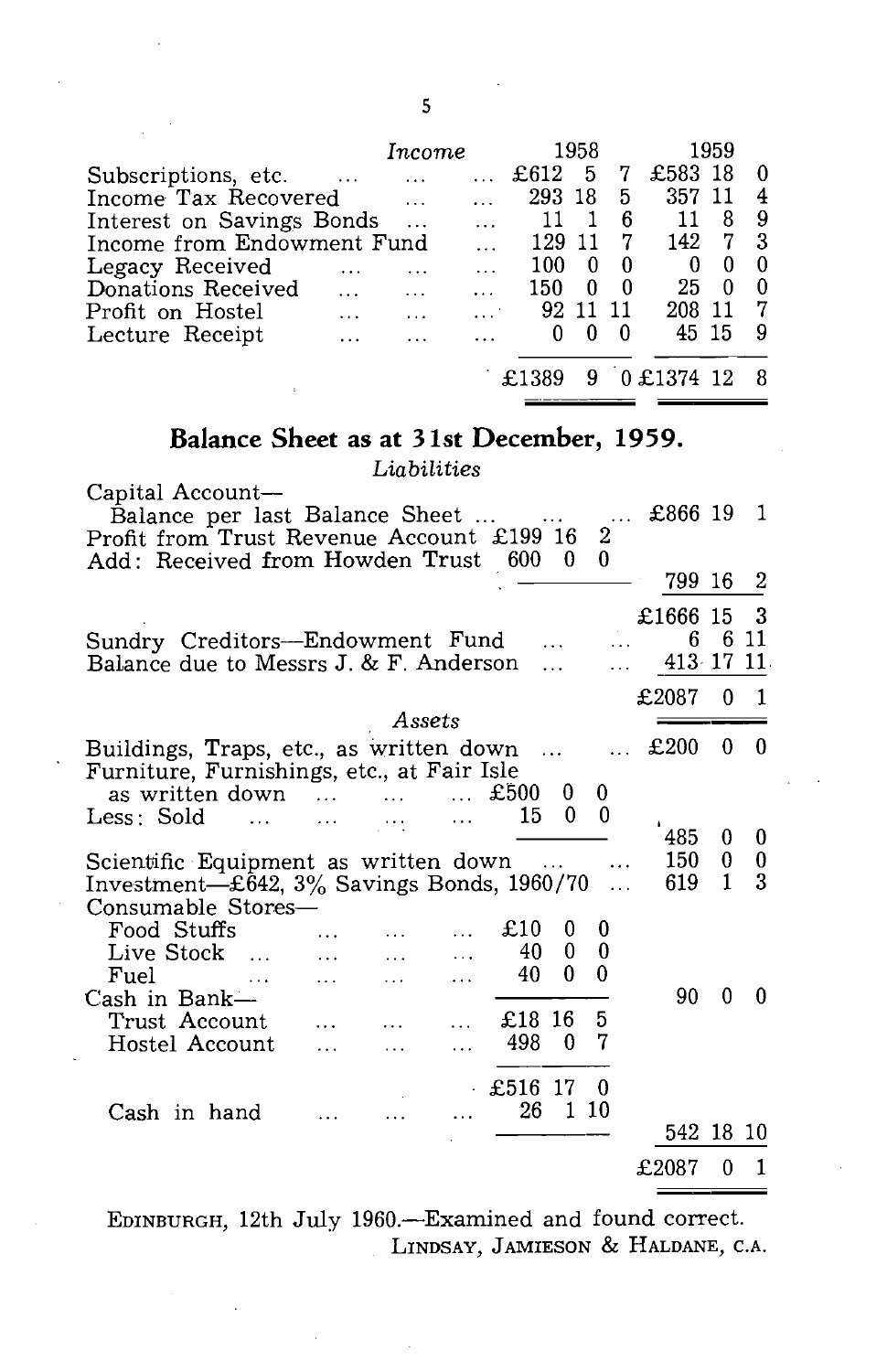## **WARDEN'S REPORT FOR 1959**

The 1959 season began On February 18th and ended on December 31st. Between May 1st and December 4th, 154 people were accommodated in the hostel for a total of 199 "visitorweeks," a slight improvement on the previous record of 1957. Visitors came from as far away as Australia, New Zealand, the United States, South Africa, Finland, France, Germany and Sweden. Apart from ornithologists and island-lovers, they included entomologists and botanists. University workers engaged on special projects included Peter O'Donald (skua genetics), Colin Pennycuick (the flight of the Fulmar) and Brian Armitage (geographical studies); they stayed for periods of five to nine weeks. A B.B.C. party under Archie P. Lee came in July to make recordings of the islanders and bird observatory staff, and a group working for the Rank Organisation came in October to make a short film, now generally released in the "Look at Life" series (No. 39).

My wife and I were very glad to retain the services of Miss Pat Adams as cook; the assistant warden was Roy Dennis, a proficient field worker.

### *Island Events*

The year saw a number of changes in the island community. The Till family departed from the shop in early October, and later the same month the Stouts of Shirva (the Post Office) made their long-planned emigration to New Zealand. The Post Office was taken over by the Thompsons from Springfield, whilst the shop was transferred to Alex. Stout of Upper Stonybrake and his bride, Miss Margaret Isbister of Lerwick. Their marriage on November 23rd was the major social event of recent years, and their decision to make their home in the island gave great pleasure and encouragement.

The Rev. and Mrs R. M'Connell, the missionary and schoolteacher, also left the isle in October, after a decade of service to the community. The school remained open, under a temporary teacher, until the arrival of their successors, Mr and Mrs G. Cornish, in the early spring of 1960.

The M.V. "Meteor" returned to Fair Isle during the National· Trust for Scotland's Islands Cruise on May 7th, and on the same day the new pier at North Haven was officially opened by George ("Dodie") Stout, the skipper of the "Good Shepherd."

On the economic side, the "Meteor" visit and the increased number of visitors to the hostel were very helpful to the island woollen industry; and the lobster fishing by three boats from May to August was both congenial and profitable. Some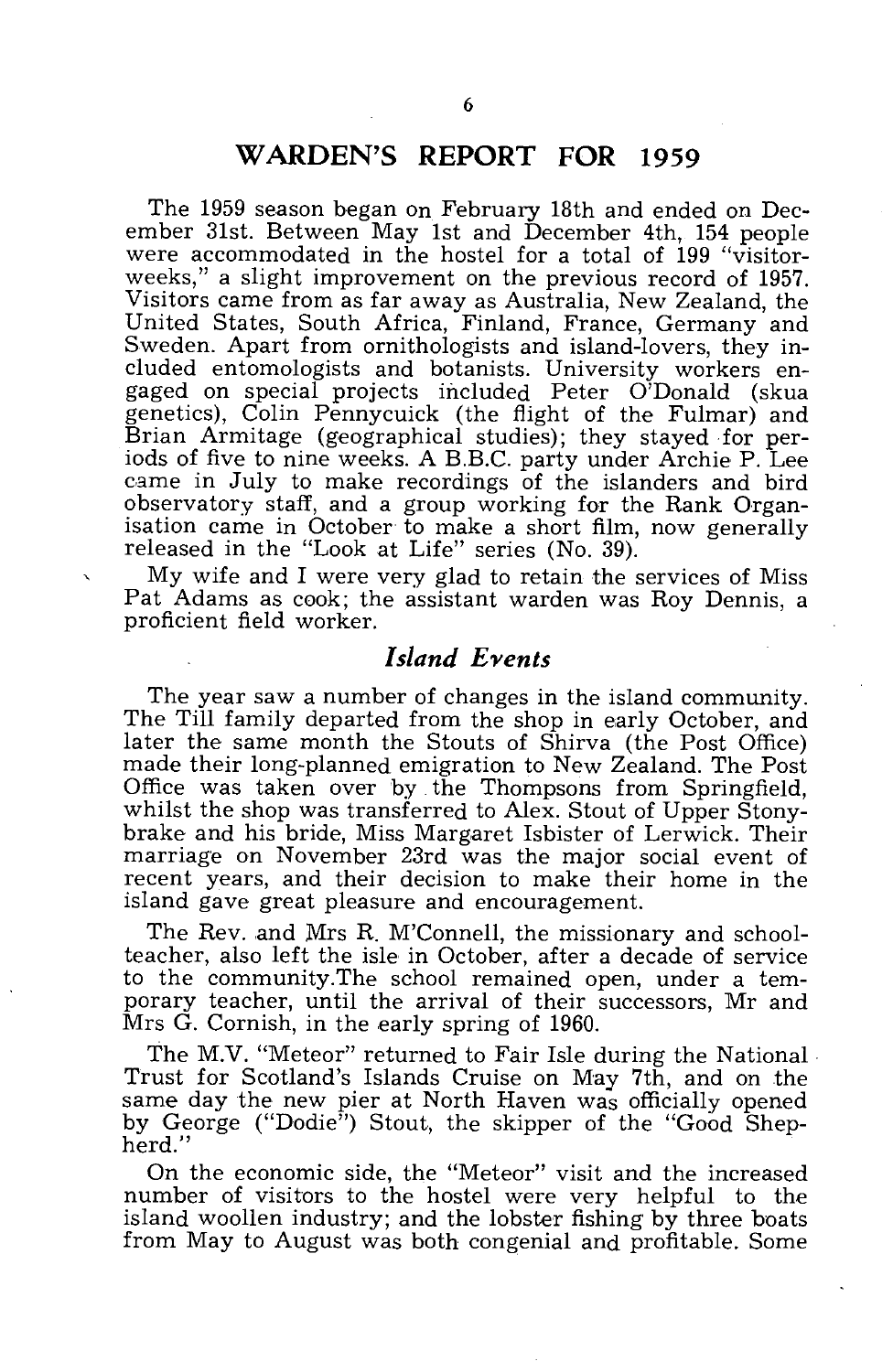extra work was provided by the reroofing of the house at Utra and the construction of a new Coastguard look-out on Malcolm's Head.

### *A cknowled gments*

We are again indebted to the islanders for their perennial friendliness and their help in many ways.

Two of our visitors, Andrew Macmillan and Patrick Sellar, each made us the welcome gift of a bicycle. Any further offers would be most gladly received!

Dr Barrie Juniper provided us with a long list of identifications of mosses collected by him in May. These are being incorporated in a new card-index intended to cover all aspects of the island's fauna and flora.

### $Co$ -operation

There were further exchanges of information between the observatory and Dr W. R. P. Bourne of the Edward Grey Institute, in connection with the radar observations on migration in Scotland. This liaison is being extended to cover simultaneous watches at a second Scottish radar base in 1960.

The observatory also furnished regular reports to Kenneth Williamson, the Migration Research Officer of the B.T.O., for the "Bird Migration" bulletin and for the recent reports section of "British Birds." We would like to express our appreciation of his ready help with aids to identification and information from literature not accessible at Fair Isle.

The observatory entered into full co-operation with the new "British Birds" Rare Birds Committee, after negotiations which resulted in our exemption from providing descriptions of certain rarities which occur regularly on the isle.

We participated in three B.T.O. Enquiries, the national censuses of the Fulmar and Kittiwake, and counts of Bridled Guillemots.

A trap-line for catching the local field-mice was maintained from May to October at the request of M. J. Delany of Southampton University, who is making a study of *Apodemus* populations.

### *Breeding Birds*

ARCTIC SKUA. The population-study continued during a most interesting season, and a full report will appear in the Bulletin. The colony increased from **61** to' 65 pairs, and by the end of the season **121** of the surviving 126 breeders carried colour-rings. The new P.V.C. colours introduced in 1958 proved satisfactory—none were lost in the first year.

It was a season of many changes in matings, including as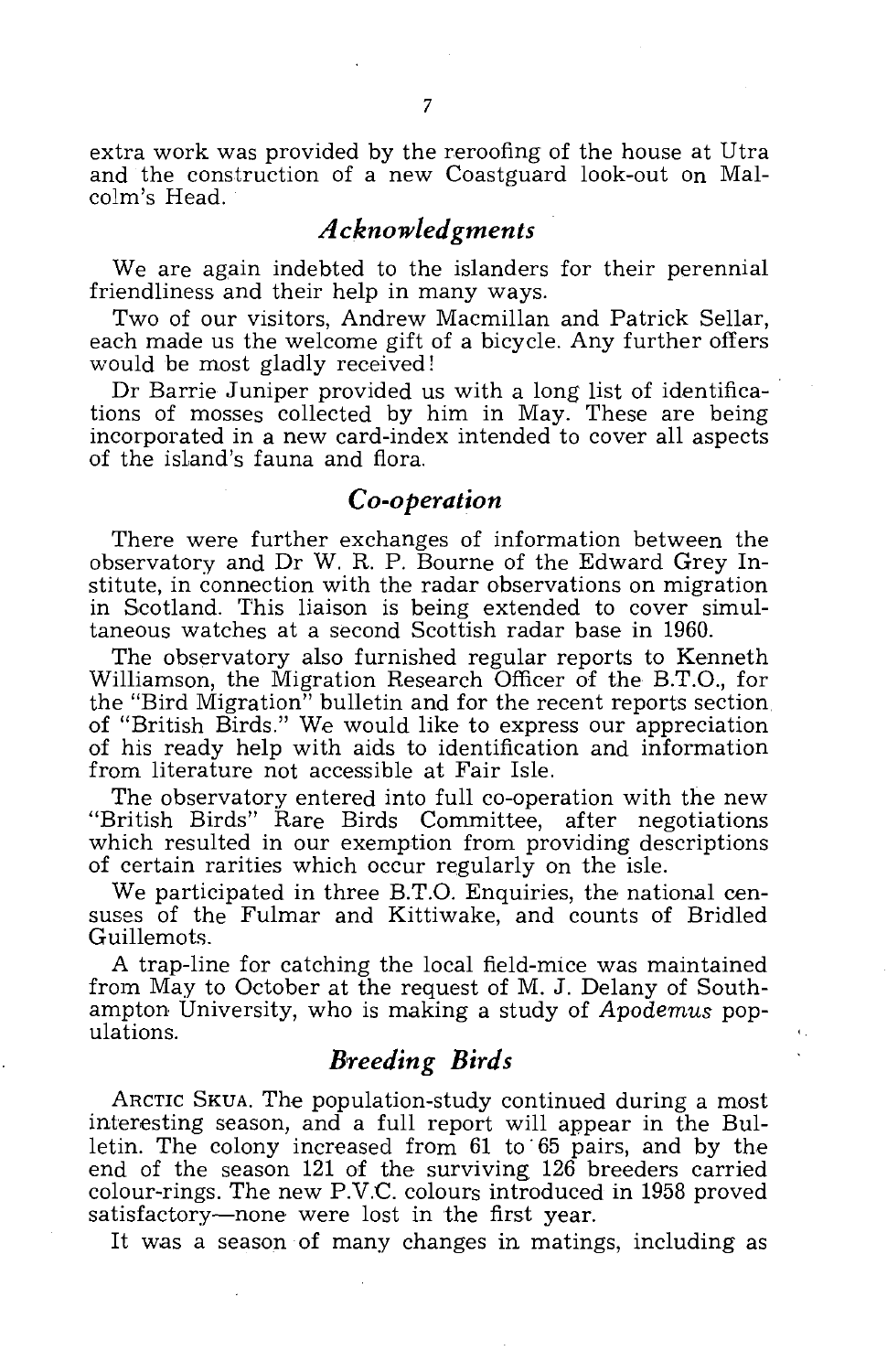usual an excessive proportion of those established only in the previous year. An analysis of the age-groups of 'birds which have failed to reappear over the past three seasons indicates that 19.1 % of breeders with only one year's experience did not return, compared with only  $10.8\%$  of those which had bred more than once. Perhaps there is a loss of these less-experienced birds to other Shetland colonies, and we hope to encourage a search for colour-ringed birds with the support of the B.T.O.

Watchers will also be asked to look for skuas marked as chicks on Fair Isle, and to catch them if possible. It is now evident that some of these do not return to their native colony as breeders. The intake of the first generation of chicks with durable rings, that of 1954, was probably completed in 1959, but only five have bred at Fair Isle. However, ten of the 1955 generation have already returned to breed, which must 'be a substantial proportion of those surviving. Nine of these joined in 1959, when twelve of the new breeders (half the year's new intake) carried rings given when they were chicks on the island.

Breeding-success was low in 1959; the 65 pairs reared only 69 young from 125 eggs. Losses were due mainly to predation and to disturbance by a greatly increased Bonxie population in the egg stage.

BONXIE. Although the Bonxies' breeding population increased by only two pairs, to nineteen, the non-breeding population was at least as numerous, following an influx in May. The settlement of a large area on the west side of the Arctic Skua colony by these non-breeders had disastrous consequences for some of the smaller skuas, and the encroachments are likely to continue in 1960. Their effects in 1959 are discussed in a forthcoming Bulletin.

The Bonxies had a poor breeding year, rearing only 14 young from 37 eggs. Losses were mostly caused by man.

One of the new breeders had been ringed as a chick on the isle in 1955.

OTHER SEA-BIRDS. Roy Dennis was responsible for much of the census work. The Fulmar had increased from an estimated 3000 sites in 1949 (James Fisher) to occupy about 5000 in 1959. The number of Kittiwake nests was about 2750. The breeding population of Shags amounted to some 1200 pairs. Great Blackbacks numbered about 40 pairs, Lesser Black-backs 20 pairs, and Herring Gulls about 140 pairs. The twenty-three Guillemot colonies had about 2080 adult birds on the ledges during visits in June, and the population is estimated at between 1500 and 2000 pairs. Counts of Bridled Guillemots indicated that 9.8% of the population was of this form.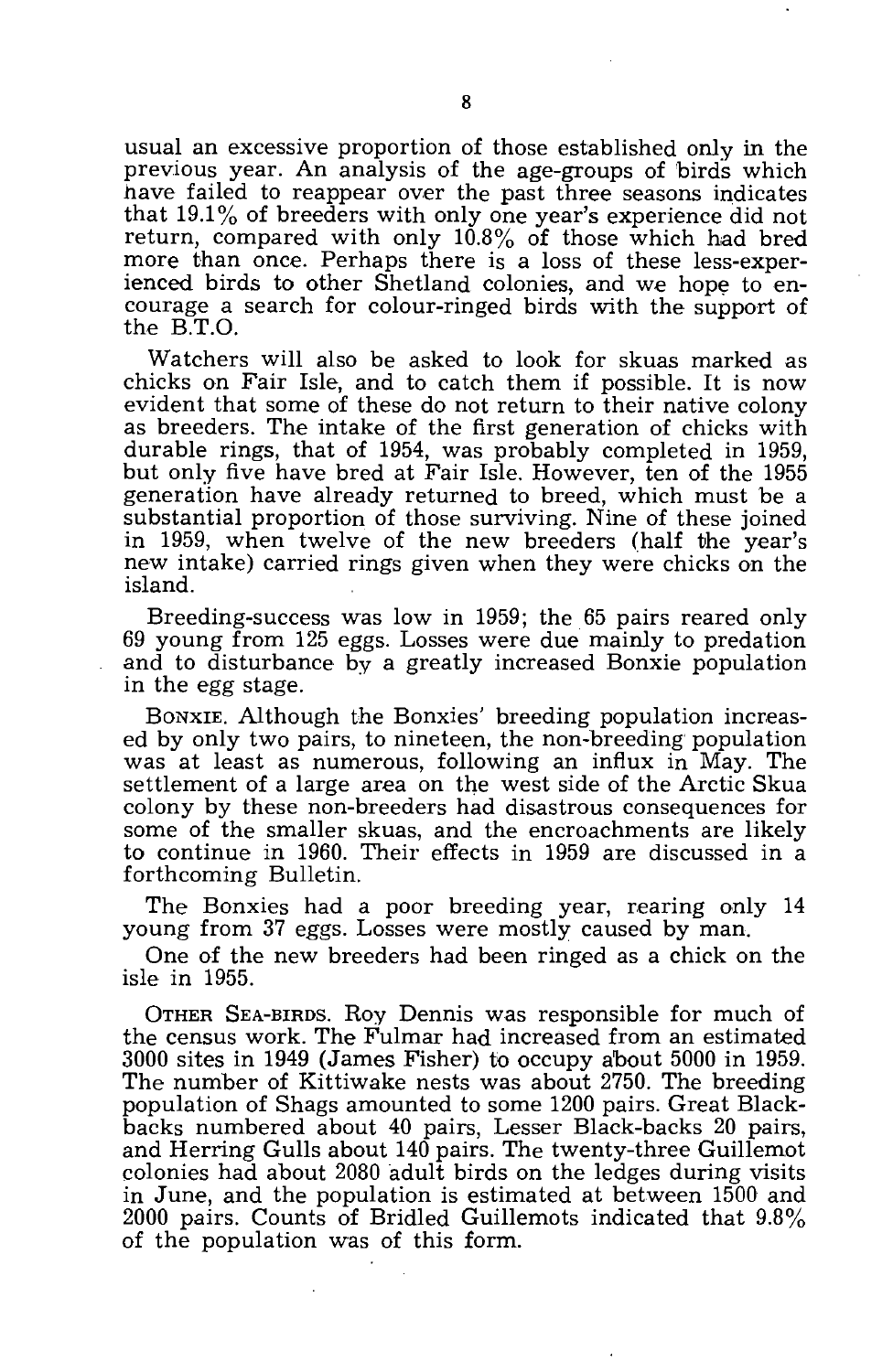LAND-BIRDS. The less common species included single pairs of Peregrine and Snipe, one, probably two, pairs of Ringed Plover and Blackbird, and three pairs of Ravens. The Corncrake made a welcome return; two, perhaps three pairs bred. The Lapwing colony continued to prosper, reaching ten or eleven pairs.

### *Migration in 1959*

The spring of 1959 was poor by comparison with that of 1958, owing to the prevalence of westerly winds. The migration began with diurnal movements of Skylarks and Snow Buntings on fine days in late February and early March. A few Stonechats occurred between March 3rd and 20th, a Linnet on the 10th. The first Meadow Pipit appeared on the 17th, and two *alba* wagtails on the 19th. With sporadic southerly or south-east winds in the last ten days of March, there were small movements of Blackbirds, Robins, Hedge Sparrows, Chaffinches, and some other continental migrants, but these never attained any great strength-the highest Blackbird score was only 50, on the 25th. Sub-rarities at this period included a Woodlark 23rd and a Black Redstart from the 25th. Several Pied Wagtails were resident for two weeks from the 27th. The first Wheatears arrived on March 28th, and the local Twites began to return on the 31st.

A trickle of Robins and Hedge Sparrows, presumably On redetermined passage, continued for much of April. A Great Grey Shrike stayed from the 2nd to the 7th, and an aggregation of ten Yellowhammers, by the 3rd, was exceptional for Fair Isle. Other continental birds were few, but several of the summer visitors came unusually early. Two Swallows on April 14th were the earliest ever recorded, and there has only once been an earlier Whitethroat than the one on the 15th. The first Chiffchaff was on the 14th, followed by Redstart and Blackcap 18th, two Greenshanks on the 19th, different Yellow Wagtails on 21st and 24th, Willow Warbler 25th, House Martin and Tree Pipit 29th, Corncrake and Cuckoo on the 30th. The only sizeable movements at any time in April were falls of 120-140 Common Gulls on 12th and 15th, and a good passage of Meadow Pipits and Greater Wheatears on the 28th and 29th. A male Song Sparrow *Melospiza melodia* was present from April 27th to May 10th, the first record of this common American bunting in Europe. Odd Lapland Buntings were seen on several days in late April, and there were three by May 1st.

May opened quietly, but by the 6th there was another big arrival of Greater Wheatears and Meadow Pipits, with White Wagtails and a Greenland Redpoll. A Grey-headed Wagtail appeared the same day, the first of three immaculate males seen during May. Between the 7th and the 11th fresh south-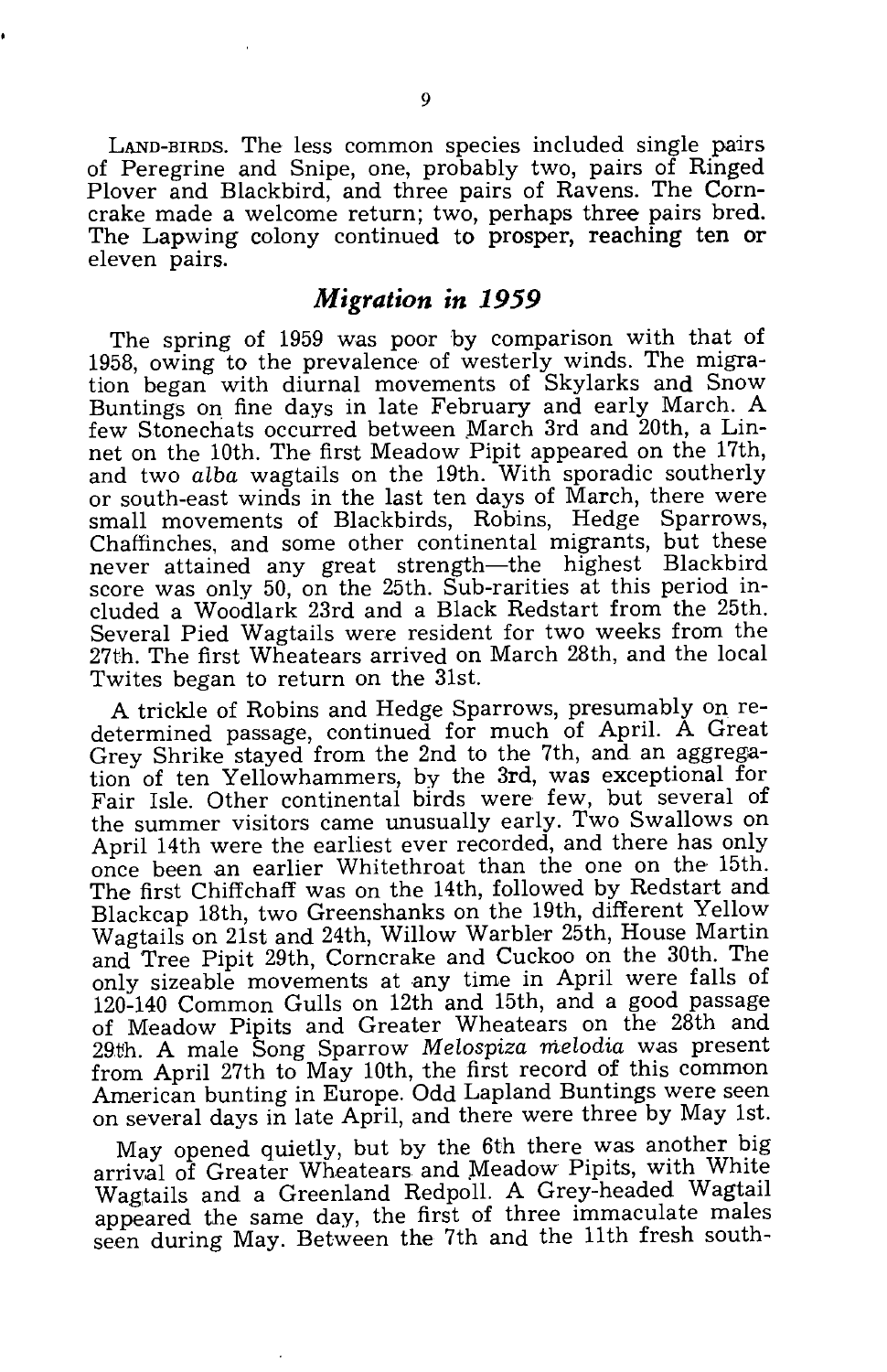easterlies brought moderate numbers of the commoner warblers and other small continental night-migrants, but most of these took shelter on the west cliffs. They included several Wrynecks, Bluethroats, and Ortolans from the 9th and 10th onwards, and a second Grey-headed Wagtail on the 11th. Most of these birds remained until the 14th, and some until the 17th or 18th. A very well-marked Red-throated Pipit *Anthus cervinus* was seen on the 16th and 18th. Hirundines were in fair numbers from May 8th to 12th, and again from 22nd to 24th. The only other feature of the second half of May was a curious passage of Bluethroats, with up to five birds daily between the 20th and 26th, and seven ringed in the week. An Icterine Warbler stayed from 24th to 26th, and the only Red-backed Shrike occurred on the last day. The third Grey-headed Wagtail was on the 28th.

Several interesting vagrants came to the isle in June: Marsh Warblers were trapped on the 12th, 13th, and 30th, a Red-necked Phalarope on the 18th was only the third recorded from Fair Isle, as was an Alpine Accentor *Prunella collaris*  on the 27th and 28th. A Glaucous Gull passed on June 11th, a Red-backed Shrike stayed 24th to 30th, a Green Sandpiper from the 27th, and a Quail was reported on the 29th.

July was quiet, with the early wader passage on a rather small scale. A Wood Sandpiper was seen on the 8th, and a Ruff on the 14th. Different Glaucous Gulls were present on the 11 th and 12th, and one again on the 18th. A Crossbill irruption began on the 12th, the first big arrival being 50 on 21st, followed by 41 August 1st, and small numbers until mid-September.

In August and September most of the commoner waders were in better numbers than usual, particularly those which breed in Greenland and Iceland. The Knot may be especially mentioned as it is often scarce; there were peaks of 35-40 August 20th and 24th. Rarer species included Spotted Redshank on August 9th and September 8th, four Grey Plovers September 13th. Common Gulls had maxima of 200-250 August 9th-10th, and 550-700 on 14th-15th. The north-western passerines began their main movements with a fall of White Wagtails and Iceland Wheatears on August 23rd, followed by a larger arrival of these species, with many Atlantic Meadow Pipits, three Merlins, and two Greenland Redpolls on the 26th. Wheatears and pipits increased further on the 27th, with two Great Northern Divers, thirty Wigeon, two Pintail, and the first Lapland Bunting, and the passerines peaked again on 30th and 31st. Greenland Redpolls numbered at least five by 31st, and Lapland Buntings at least ten, increasing to 26 by September 4th. Further waves of Wheatears, Meadow Pipits, and White Wagtails passed On September 7th-8th and 12th. A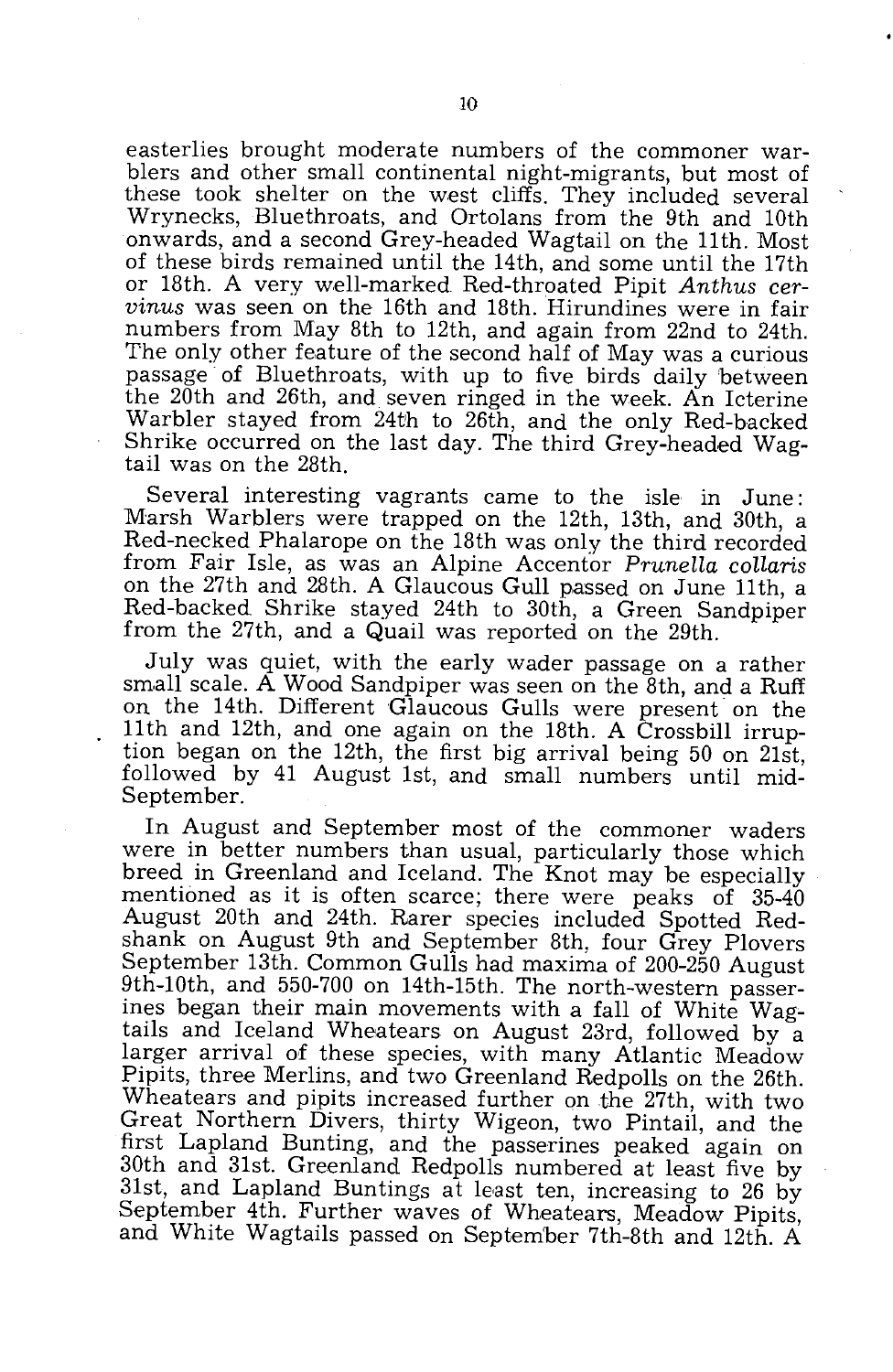second arrival of Greenland Redpolls began with four September 9th and built up to about twenty by the 16th. Snow buntings were first seen on the 12th and increased on the 16th. All these earlier movements were overshadowed by large arrivals of Meadow Pipits with Wheatears on September 19th, 20th, culminating in a rush of over 1000 Greenland Wheatears on the 21st, when 62 were trapped. A third influx of Redpolls followed on the 22nd and again there was a gradual build-up to over twenty, by October 2nd. Lapland Buntings increased similarly from four September 23rd to 17 October 2nd. Twentytwo small grey geese passed south on September 27th and a tired Greenland Whitefront was caught next day.

Turning to the continental species, the features of the early autumn were the scarcity of such common birds as Whinchats, Redstarts, Willow and Garden Warblers and Tree Pipits, and the relative abundance of less familiar birds. The Barred Warbler was often the commonest warbler on the island; over thirty were seen between August 18th and September 29th, and eighteen trapped. Six or seven different Icterines occurred between August 12th and 29th, and a Booted Warbler *Hippolais caligata* from 29th to 31st was only the second for Fair Isle and Britain. Two Scarlet Grosbeaks appeared on August 29th, four by the 31st, and one or two were seen frequently until September 25th. Different Arctic Warblers *PhyUoscopus borealis* were caught on September 1st, 8th, and 17th, and there were Red-breasted Flycatchers September 12th, 13th, and 17th. Bluethroats were present from the 16th and 18th.

The four weeks of south-east wind began on September 24th, and successive large falls of European migrants made this the busiest mid-autumn period for many years. The Redwing was by far the commonest bird from the first arrival on September 25th until the last week of October, with peak numbers exceeding 1000 October 5th-7th and 11th-13th, over 3000 14th, and 1000-1200 18th to 20th. Blackbirds were later and in smaller numbers, peaking at 300 14th; Fieldfares were few until the 14th, when about 300 came in, and a similar number followed on the 20th. The main Song Thrush arrival was c.70 October 5th; Chaffinches and Bramblings had similar scores of c.50 on the 5th, but whereas Chaffinches did not increase again, Bramblings had a much greater maximum of over 250 on the 18th. An arrival of at least 50 Woodcock on October 13th was exceptionally early. These species are all expected in fair numbers in a normal October, but the special interest of October 1959 lay in the large-scale arrivals of species that are usually scarce or even absent. Robins, after a fall of c.50 October 5th, peaked impressively at over 400 on the 14th, whilst Goldcrests arrived in hundreds on the 5th, many of them remaining until they died. Chiffchaffs, Hedge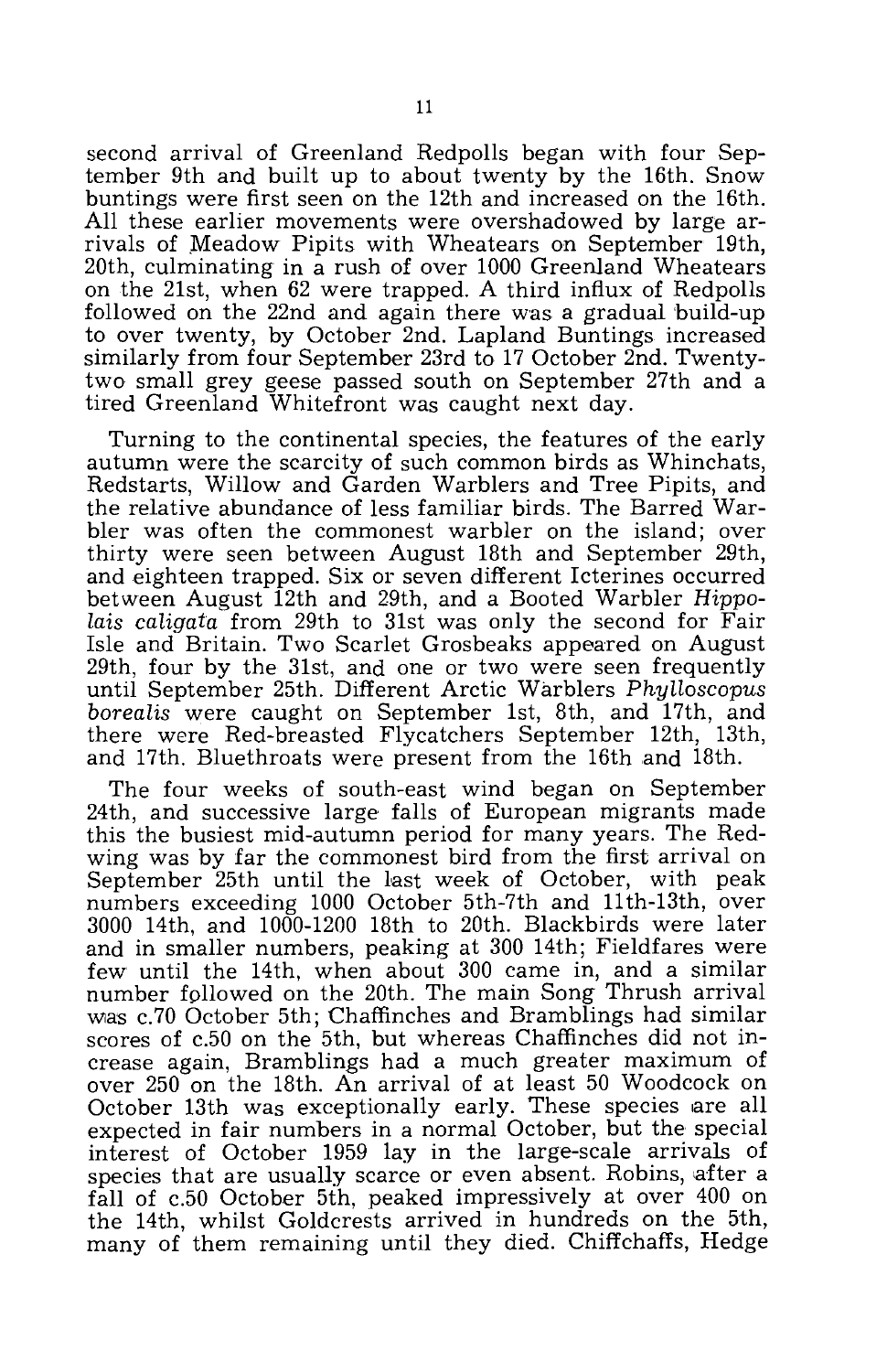Sparrows, Siskins, Greenfinches, Yellowhammers, and Reed Buntings all passed in better numbers than for several years. Blackcaps and Redstarts were always about in small numbers. The rarer birds included four or five Red-breasted Flycatchers on September 26th, and at least five further birds at intervals to October 20th. Yellow-browed Warblers *Phylloscopus inornatus* occurred on September 26th, October 2nd to 5th, 12th, and 14th; Bluethroats September 25th, October 5th, 9th, and 15th; a Shorelark *Eremophila alpestris* and three Richard's Pipits *Anthus novaeseelandiae* October 8th, at least two Great Grey Shrikes between the 13th and 20th, a Great Tit from the 13th, which was still present at the end of the year; a Hen Harrier September 28th; a Rough-legged Buzzard October 13th and 14th, Gras§hopper Warbler and Rustic Bunting *Emberiza rustic a* on the 15th, different Little Buntings *E. pusilla* on the 17th and from the 19th onwards; and a Northern Tree Creeper on the 17th.

The fine. weather ended abruptly on October 18th, and was followed by the stormiest late autumn for several years, with gusts up to 100 m.p.h. in two gales, and up to 60-70 in several more. At rare intervals, usually with overnight southerly winds, there were small arrivals of winter migrants from Europe, mainly Woodcock and the thrushes. The best of these were on October 27th and 30th, November 2nd, 18th, and 21st. There were few other continentals, though representatives of several irruptive species came through. About half-a-dozen Northern Bullfinches passed between October 22nd and November 7th, with a late straggler December 10th; one or two Waxwings on most days between October 31st and November 18th; and up to eight Mealy Redpolls between November 7th and 21st. Up to twenty Siskins stayed through November, and up to three in early December. A Hen Harrier was reported on October 21st and 24th, a Common Buzzard seen November 7th, another Rough-legged Buzzard on the 10th, Shorelark 12th, and two different Short-toed Larks of the very grey eastern form *Calandrella cinerea longipennis* on November 21st and 24th. Up to three Lapland Buntings of a very pale type, thought to be of eastern origin, were present from November 16th until the first week of December. The last Chiffchaff was on November 2nd, but one or two Blackcaps were seen frequently until the 27th. A late arrival of c.20 Robins on November 22nd did not pass on; the survivors were still resident at the end of the year.

North-western species reappeared in late October, after a month with virtually no arrivals from that quarter. Up to thirty Whooper Swans passed on most days from October 18th to November 12th, and Grey Lag Geese were in similar numbers in the same period, with a few Pink-feet. A Bar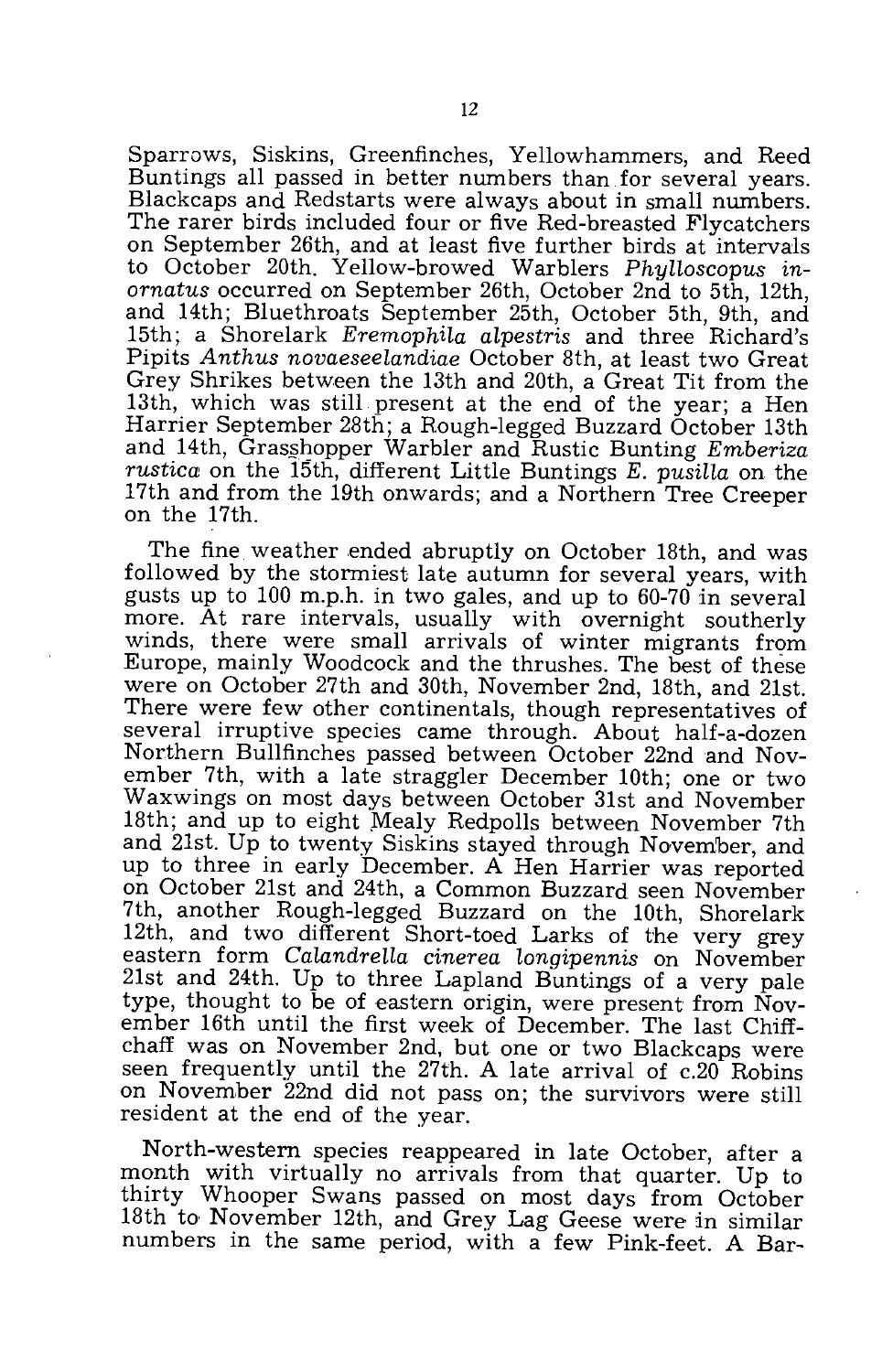nacle Goose was seen October 26th. Grey Lags came again in smaller numbers, with odd Greenland and European Whitefronts, and a ringed Pink-foot, in the last week of November. Iceland Redwings had probably passed us by; the best score was only c.150 on November 10th. Odd Wheatears, apparently of the Greenland form, were seen until November 19th, four days after the previous latest record. Snow Bunting passage was well up to normal standards, with peaks of 500-800 November 3rd, 7th and 10th, and 400 21st. Glaucous Gulls came frequently between late October and early December, with a maximum of ten on November 17th, and several Iceland Gulls were identified in the same period. Most of these records coincided with big settlements of Great Black-backs and Herring Gulls, at the approach of storms. The greatest of these aggregations was on December 6th, when over 5000 Herring Gulls and over 1500 Great Black-backs came ashore.

Birds of 172 species were certainly identified during 1959, three fewer than in 1958.

## *Ringing*

The observatory's ringing total in 1959 was 4761 birds of 116 species, an increase of nearly 200 birds and 15 species over the previous records of 1958. The introduction of single-panel mist-nets, which can be used in windy weather, and greater use of the technique of dazzle-netting at night, improved the variety of the catch. Over 68% of the species seen during the year were also trapped, compared with 57% in 1958.

The sea-bird ringing programme started in 1957 was intensified, and is already yielding some remarkable results, as can be seen from the summary of recent recoveries which follows this report.

The leading scores in 1959 were Wheatear 539, Shag 496, Blackbird 491, Puffin 345, Starling 337, Meadow Pipit 275, Rock Pipit 214, Robin 212, Twite 152, Redwing 136, House Sparrow 128, Fulmar 111, Goldcrest 92, Arctic Skua 83, Guillemot 73, Great Black-back 68, Hedge Sparrow 48, Razorbill 45, Tystie 39, Herring Gull 37, Blackcap 36, Redpoll and Brambling 35, and Wren 30. Eleven species were new to the Fair Isle ringing list: Scaup, Long-tailed Duck, White-fronted Goose, Coot, Short-toed Lark, Hooded Crow, Great Tit, Tree Creeper, Booted Warbler, Corn Bunting, and Song Sparrow. Other interesting captures included Whooper Swan, 5 Jack Snipe, 22 Purple Sandpipers, 2 Glaucous Gulls, 2 Wrynecks, a Rook, 2 Stonechats, 11 Bluethroats, 3 Marsh Warblers, 4 Icterines, 18 Barred Warblers, 2 Wood Warblers, 2 Yellow-browed Warblers, 3 Arctic Warblers, 5 Red-breasted Flycatchers, Greyheaded and Blue-headed Wagtail, Waxwing, 2 Great Grey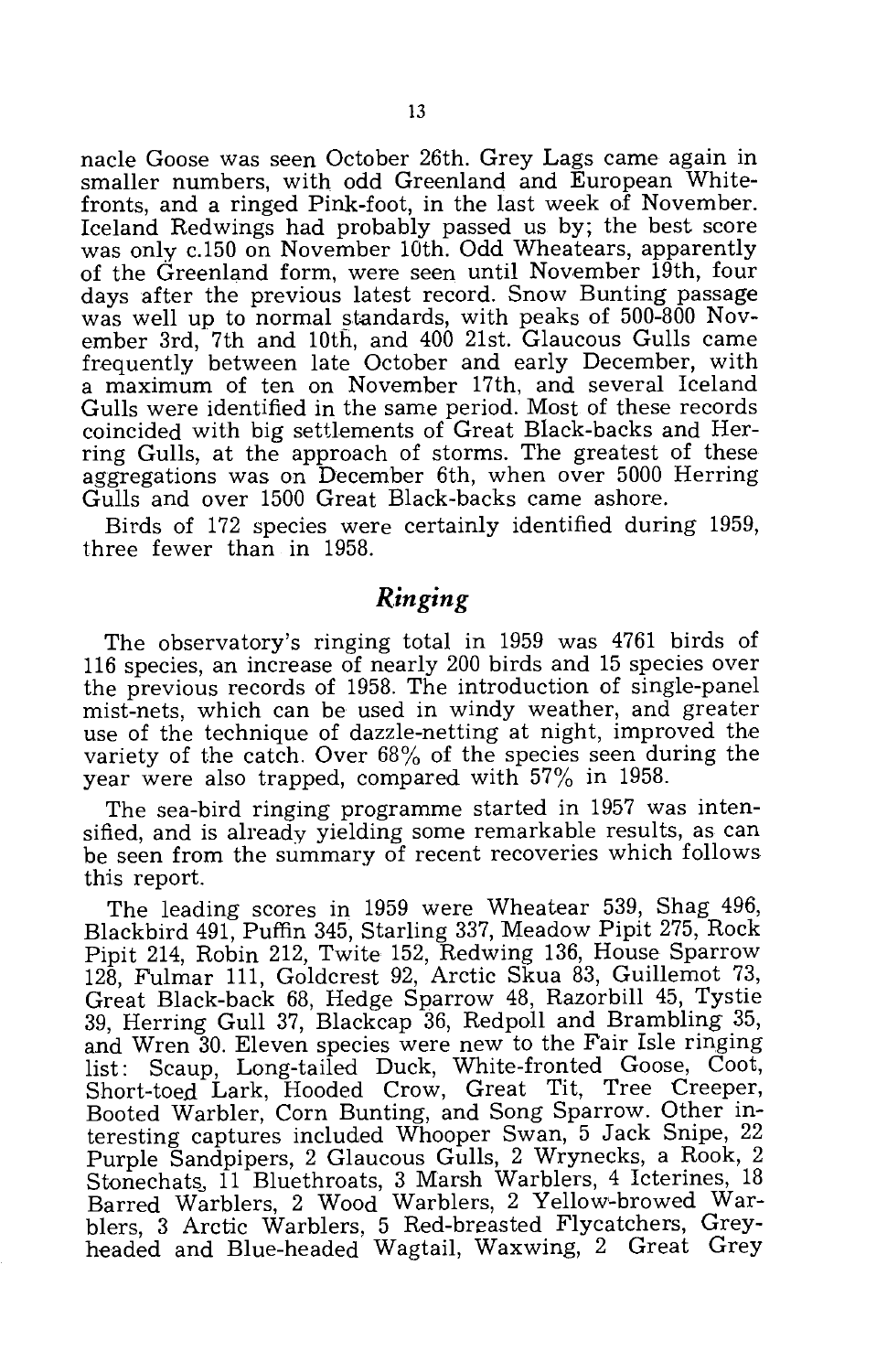Shrikes, Greentinch, Linnet (both of which had been ringed only once before on the isle), Northern Bullfinch, 4 Scarlet Grosbeaks, Little Bunting, and 8 Lapland Buntings.

The annual ringing totals since the observatory began its work in 1948 have been as fololws:

| Season | Total | Number of Species |
|--------|-------|-------------------|
| 1948   | 288   | 38                |
| 1949   | 1505  | 63                |
| 1950   | 2366  | 74                |
| 1951   | 2236  | 77                |
| 1952   | 1933  | 74                |
| 1953   | 2552  | 80                |
| 1954   | 2367  | 75                |
| 1955   | 2478  | 82                |
| 1956   | 3313  | 81                |
| 1957   | 2925  | 87                |
| 1958   | 4579  | 101               |
| 1959   | 4761  | 116               |
|        |       |                   |

GRAND TOTAL: 31303 birds of 166 species.

The Johnston family at the Old Haa made a valuable contribution to the ringing work by trapping some 280 birds in 1959, including the Tree Creeper and the Corn Bunting.

### *Recoyeries*

Fifty-six recoveries of birds marked at Fair Isle were reported during the year. Outstanding returns include a Fulmar in Spain, a Shag in the Baltic, a Puffin in Greenland, and a Bluethroat in Belgium.

A *Fulmar* chick ringed in August 1958 was killed on October 10th 1958 off Fuenterrabia in N. Spain, at the southern limit of the species' normal range. An adult of July 1958 was caught and released on a fishing vessel 12 miles E. of Scarborough, Yorks., on February 22nd 1959.

Three young *Shags* of 1958 and five of 1959 were reported, all in their first autumn and winter. Four of these had moved north to Shetland (two as far as Yell), and two others had wandered south, to Helmsdale in Sutherland and Loch Alsh in Inverness. Another was at Rekefjord in S.W. Norway in October. A more surprising return came from a 1958 chick caught off the Baltic coast of Schleswig-Holstein in late March 1959.

An *Arctic skua chick* of 1954 was found injured near Boddam, Dunrossness, Shetland, on May 30th 1959. It was in the vicinity of a small skua colony, and may have been a member of it.

A *Great Black-back* chick ringed on the Sheep Craig in 1959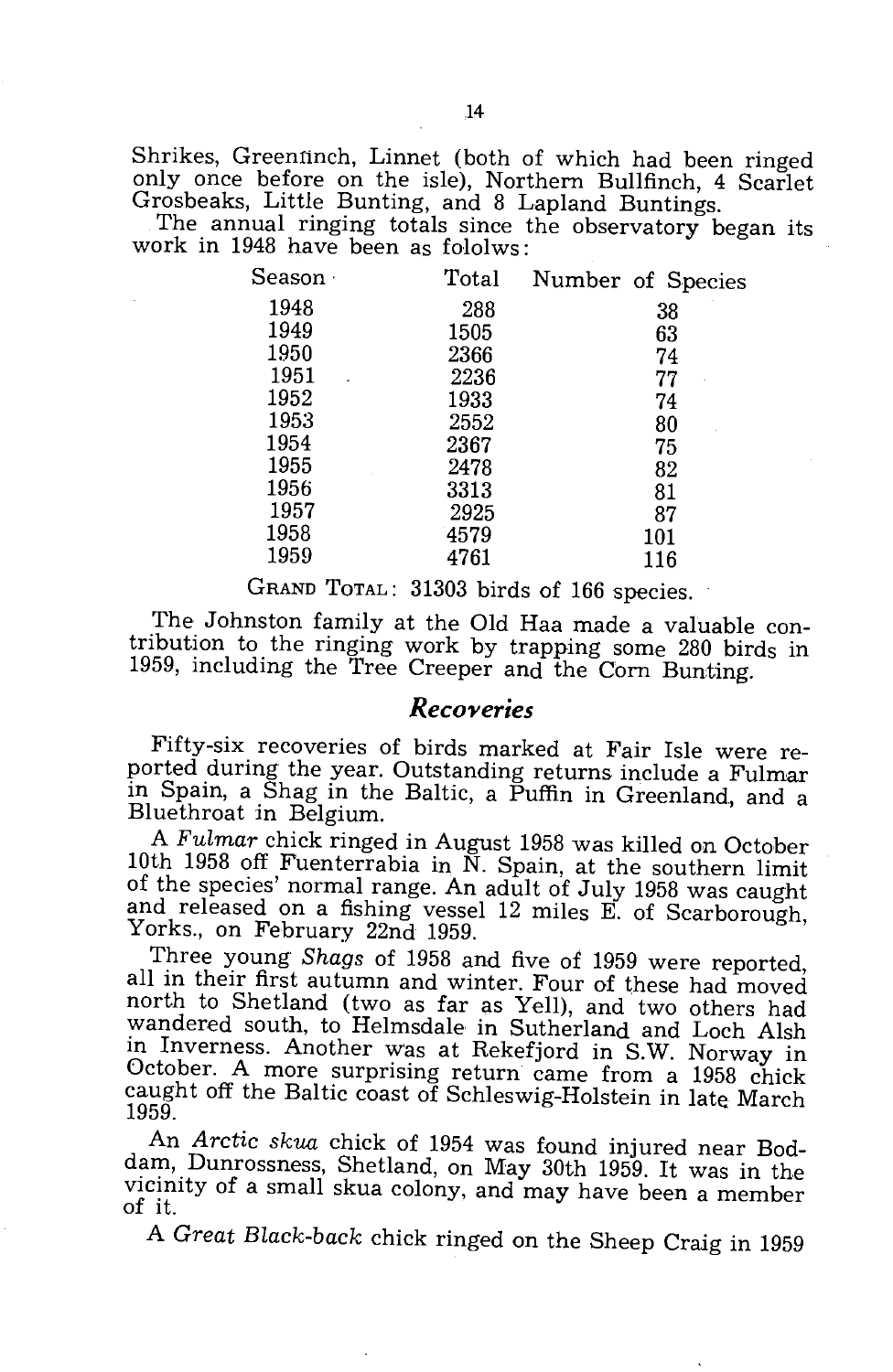was caught about 25 miles off Loch Inchard, Sutherland, in early December.

Three young *Razorbills* ringed in early JUly 1959 were shot off S. Norway; one in Oslofjord on September 25th, and two near Haugesund (almost due east of Fair Isle) in the first week of October. A fourth 1959 chick was caught near Baracaldo in N. Spain on November 23rd.

Three *Guillemot* chicks, all ringed on July 8th 1959, were also killed in S. Norway; two in the Skagerrak in early October, and the third on the North Sea coast in late November.

Two young *Puffins* ringed on successive days in July 1958 moved to widely-separated winter quarters. One was shot in the Julianehab district of S.W. Greenland on November 28th 1958, the first British auk known to have joined the enormous winter sea-bird concentration in that area. The second bird was found at Plaistow in Essex about January 14th 1959.

A *Song Thrush* ringed during the great avalanche of migrants on March 31st 1958 was shot near Poitiers in westcentral France on January 1st 1959.

Two *Redwing* recoveries both concerned birds of the Iceland form. An adult trapped on November 8th 1957 was killed at Queyrac in the Gironde on November 1st 1959, and a firstwinter bird of October 29th 1956 was at Castlebar, C. Mayo, on December 29th 1959.

There were twenty-two returns of *Blackbirds*. Fourteen of these fall into the normal pattern of direct passage from Norwegian breeding area to winter quarters in Scotland and Ireland. Four others were summer recoveries in the presumed breeding areas, three in S. Sweden and one in Denmark; it was interesting to note that three of these had been involved in the abnormal arrivals of late March and early April 1958, as had a bird recovered in Bedfordshire in 'January 1959, well south of the normal wintering area of the passage-migrants at Fair Isle. Another Blackbird outside the usual area of winter Germany in January 1959; and a second capture of the same period of 1957 was in S.E. Finland in April 1959, the most easterly recovery-point for any British-ringed Blackbird. The remaining recovery was the most curious: a first-winter bird marked on October 14th 1959 and recovered north of Bergen only two days later.

*Wheatears* marked as passage-migrants in August 1956 and August 1958 were reported respectively from Weisdale in Shetland in July 1959 and from the Mediterranean coast of France, between Marseilles and Toulon, in April 1959. The latter was well east of the usual recovery-areas for Britishringed Wheatears.

Perhaps the most extraordinary of the year's returns was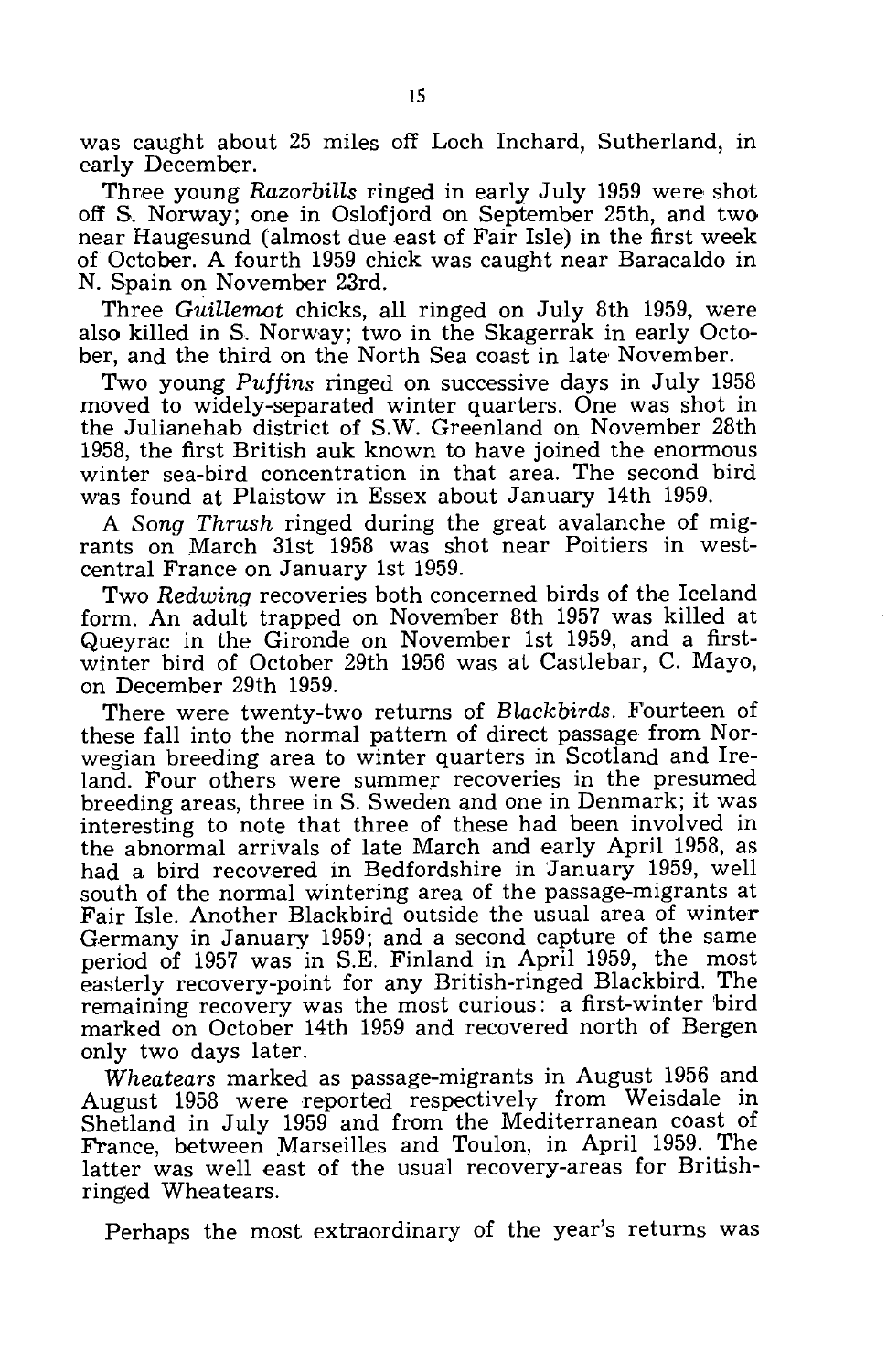that of a female *Bluethroat* trapped on May 24th 1959 and found exhausted on the sea-front at Ostende (over 600 miles S.S.E.) only four days later. Males seen and trapped at this period were all of the northern Red-spotted form.

A *Meadow Pipit* ringed September 3rd 1958 was shot at Seville, Spain, in early November 1959.

Four *Starlings* were recovered in their first and second winters in Shetland, Orkney, and Caithness. A juvenile of June 1956 was caught exhausted on a ship about twenty miles south of Iceland at the end of February 1958. The lack of a precise recovery-date for this astonishing bird makes it difficult to know if it could have been a storm-driven vagrant, but it seems more likely that it had joined a north-bound ship in the vicinity of Shetland.

Further details of these recoveries and of the local recaptures will appear in the Bulletin.

### *Publications*

The Bulletin Vol. 4 No. 2 appeared in June 1959, and No. 3 was ready in December. The Annual Report for 1958 was unfortunately delayed by circumstances outside our control, and did not appear until the beginning of 1960.

The following notes and papers dealing with work at Fair Isle were published during the year:

- DAVIS, P.: "How a British Bird Observatory Works." *The Ring,*  2: 125-127.
	- "A Second Gray-cheeked Thrush. at Fair Isle." *Brit. Birds,*  52: 316.
	- (Spring Migration 1959 at) "Fair Isle." *Bird Migration* 1: 41- 43.

(Autumn Migration 1959 at) "Fair Isle." *Bird Migration* 1: 97-100.

DAVIS, P. & DENNIS, R. H.: "Song Sparrow at Fair Isle, a bird new to Europe." *Brit. Birds,* 52: 419-42l.

FITTER, R. S. R.: "Addenda to the Flora of Fair Isle." Proc. *Bot. Soc. B.!.,* 3: 172-173.

KIKKAWA, J.: "Habitats of the Field Mouse on Fair Isle in Spring 1956." *Glasg. Nat.,* 18: 65-77.

O'DONALD, P.: "Possibility of Assortive Mating in the Arctic Skua." *Nature,* 183: 1210-121l.

O'DONALD, P. & DAVIS, P.: "The Genetics of the Colour Phases of the Arctic Skua." *Heredity,* 13: 481-486.

WILLIAMSON, K.: "Changes in Mating in a Colony of Arctic Skuas." *Bird Study,* 6: 51-60.

The Warden took part in three B.B.C. broadcasts during the year, in the "Birds in Britain," "Naturalist," and "Birds and Beasts" series.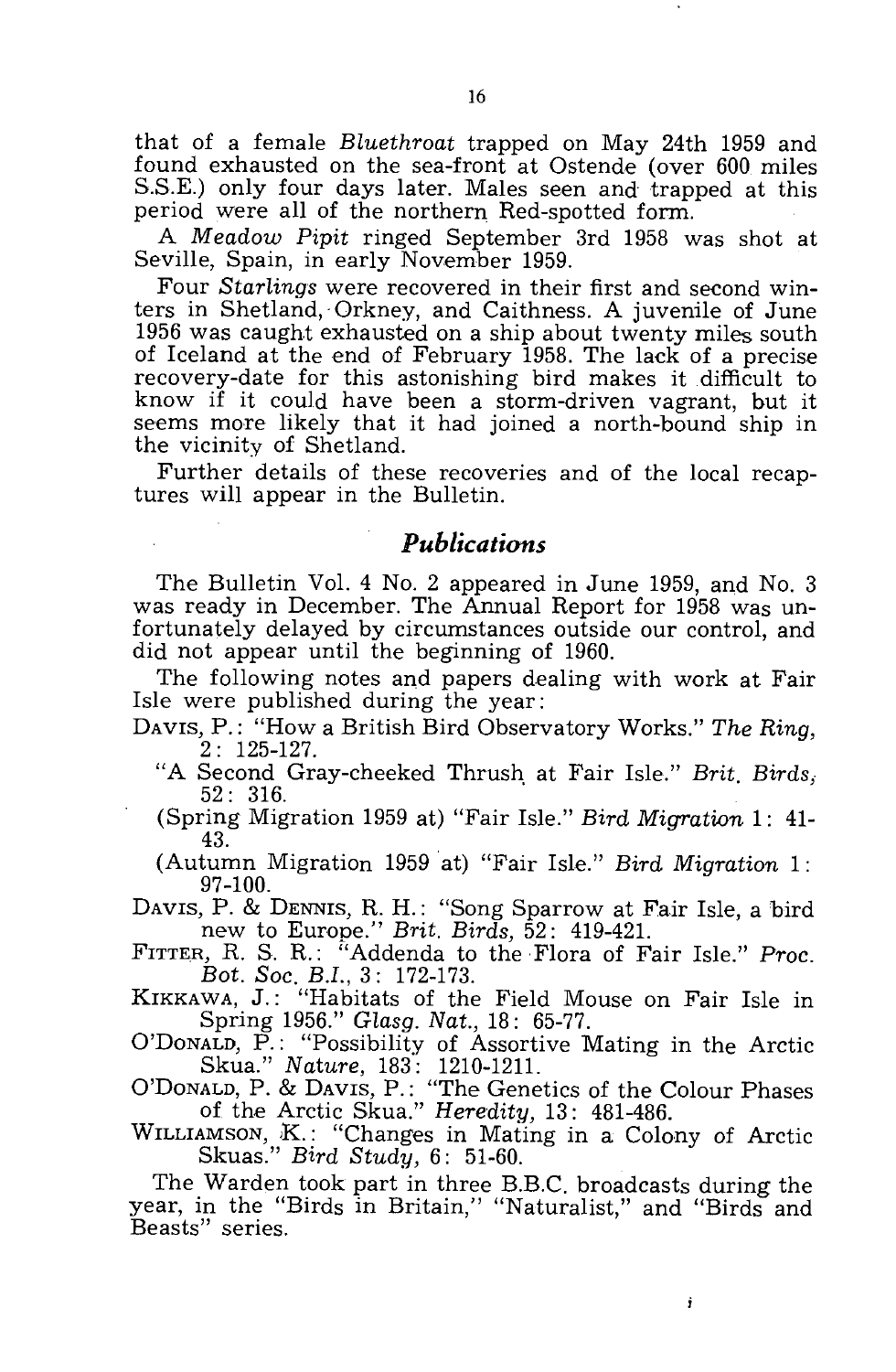

Write for illustrated Price List of full range

(By the way-are you a Member?)